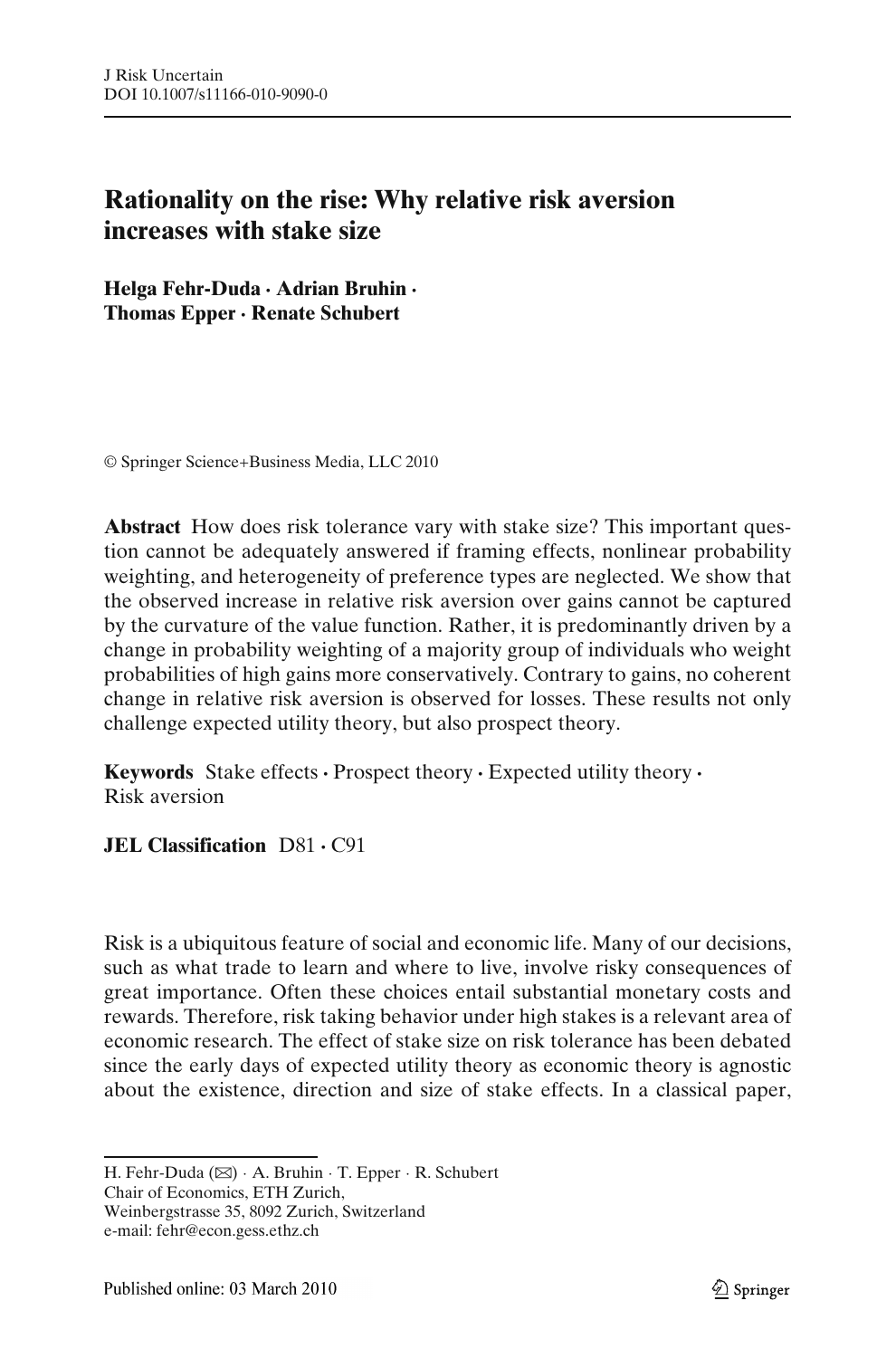Markowit[z](#page-32-0) [\(1952](#page-32-0)) surmised that risk preferences are likely to reverse from risk seeking over very small stakes to risk aversion over high stakes.

Markowitz did not test his conjecture experimentally, but abundant evidence has accumulated by now showing that relative risk aversion indeed rises with stake size. However, due to the limits of experimental budgets, the bulk of the studies addressing stake sensitivity are either based on quite limited payoff ranges or, when substantial payoffs are involved, on hypothetical choices (Hogarth and Einhor[n](#page-32-0) [1990;](#page-32-0) Bosch-Domenech and Silvestr[e](#page-31-0) [1999;](#page-31-0) Kuehberger et al[.](#page-32-0) [1999;](#page-32-0) Weber and Chapma[n](#page-33-0) [2005;](#page-33-0) Astebro et al[.](#page-30-0) [2009](#page-30-0)). While experiments with payoffs in the range of a few dollars may not reveal the effective degree of risk tolerance over truly high stakes, results based on hypothetical choices may not be informative, either, as the literature on incentive effects suggests. A large body of experimental evidence shows that it makes a difference whether subjects respond to decision situations with hypothetical or real monetary consequences: In general, subjects tend to be relatively more risk averse when real money is at stake (Smith and Walke[r](#page-32-0) [1993;](#page-32-0) Wilco[x](#page-33-0) [1993](#page-33-0); Beattie and Loome[s](#page-31-0) [1997;](#page-31-0) Camerer and Hogart[h](#page-31-0) [1999](#page-31-0)). A striking example is provided by Holt and Laur[y](#page-32-0) [\(2002](#page-32-0), [2005\)](#page-32-0) who find that, contrary to their results on real payoffs, subjects' risk aversion exhibited over hypothetical lotteries does not change with increasing stake size at all. Therefore, in order to be able to address the issue of stake sensitivity in a satisfactory way, experiments with real substantial payoffs are needed.

Not surprisingly, there are only a handful of experiments with substantial monetary incentives, typically conducted in developing countries (Grisley and Kello[g](#page-31-0) [1987;](#page-31-0) Wik et al[.](#page-33-0) [2004\)](#page-33-0). Two prominent studies in this category, both of which investigate behavior over risky gains only, are Binswange[r](#page-31-0) [\(1981](#page-31-0)) and Kachelmeier and Shehat[a](#page-32-0) [\(1992](#page-32-0)). Binswanger reports data on subjects from rural India with stakes amounting to a month's average income. He reaches the same conclusion as Kachelmeier and Shehata who paid up to three month's wages in Beijing, China: Relative risk aversion over gains increases significantly when stakes are raised from low payoffs to substantial ones. In agreement with these experimental findings field data on behavior in game shows, where prizes up to a million dollars can be won, also show that contestants tend to behave more conservatively when faced with higher stakes (Bombardini and Trebb[i](#page-31-0) [2005;](#page-31-0) Andersen et al[.](#page-30-0) [2006b;](#page-30-0) Baltussen et al[.](#page-30-0) [2008;](#page-30-0) Post et al[.](#page-32-0)  $2008$ ).<sup>1</sup> Therefore, the empirical evidence so far seems to confirm Markowitz's conjecture of increasing relative risk aversion.

<sup>1</sup>Arguably, game shows provide a decision environment which differs radically from everyday situations. Contestants face a once-or-never opportunity to win an extremely high amount of money, and they have to take their decisions under time pressure and under the scrutiny of a large audience. Estimates of overall risk aversion in game shows suggest a relatively high level of risk tolerance which is most likely not representative of risk attitudes in "normal" situations. Nevertheless, in line with the experimental evidence, when facing comparatively higher stakes contestants become relatively more risk averse.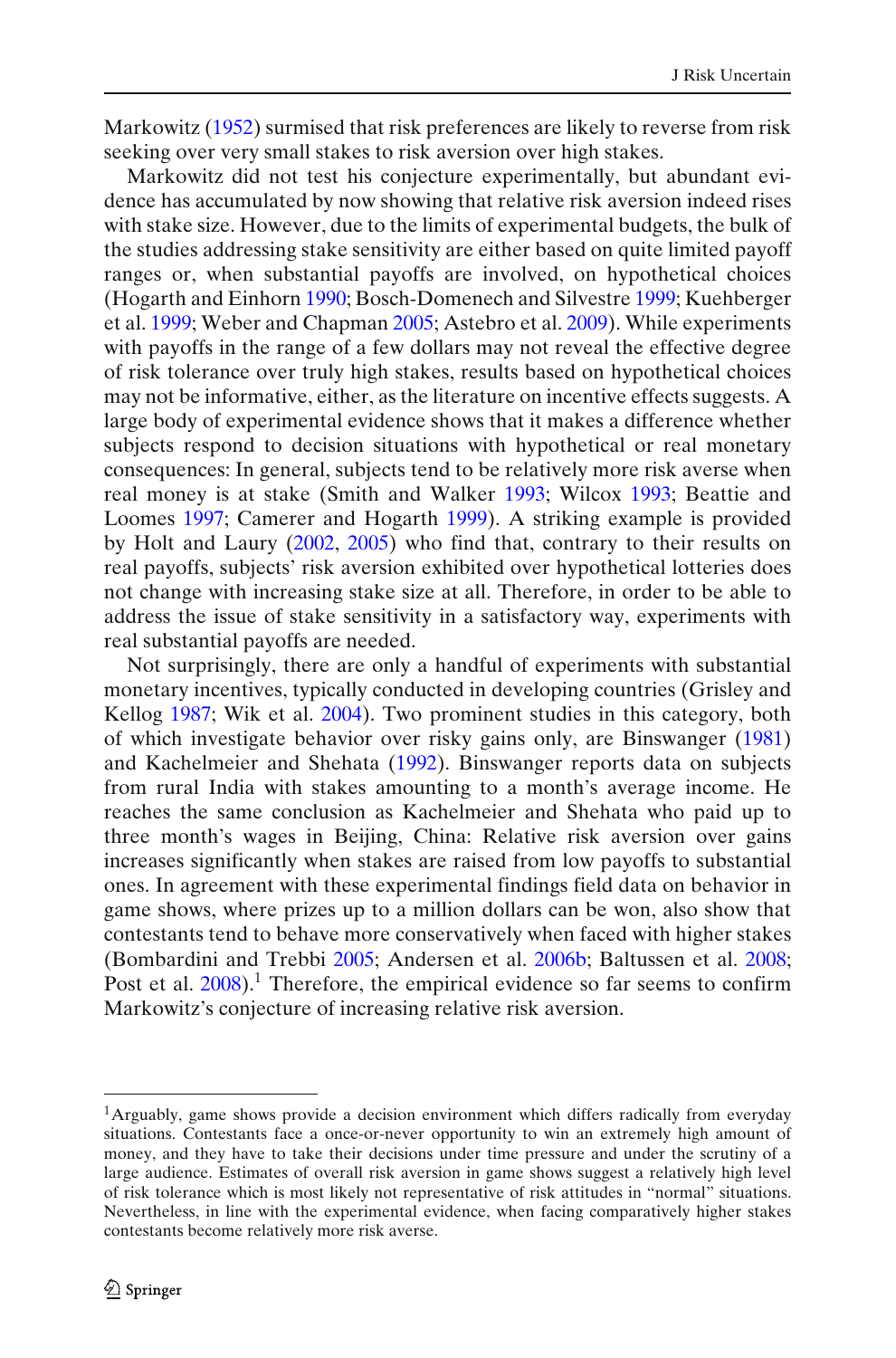In decision situations with clearly defined monetary outcomes and objectively given probabilities, such as in controlled experimental settings with context, framing and response mode held constant, changes in risk taking behavior should only result from a change in the evaluation of outcomes and/or probabilities. Most economists would attribute this change in relative risk aversion to the characteristics of the utility for money, and would search for suitable functional forms that are able to accommodate this behavioral pattern. Little is known about the underlying forces of the increase in relative risk aversion, however. In particular, it is not clear whether the change in risk tolerance is actually a consequence of the way people value low versus high amounts of money or whether probability weighting is sensitive to stake size.

Most previous studies focused on the overall effect of stake size on risk taking, ignoring probability weighting. In their seminal contribution, Tversky and Kahnema[n](#page-32-0) [\(1992](#page-32-0)) already suspected that probability weights might be responsive to the level of outcomes, but they questioned whether increasing the complexity of decision theory was worth the costs of such an endeavor. Some preliminary findings indeed suggest that probability weights may be stake dependent (Camere[r](#page-31-0) [1991\)](#page-31-0). One of the few experimental studies that explicitly addressed this possibility is Kachelmeier and Shehat[a](#page-32-0) [\(1992](#page-32-0)). They find that there is an interaction effect of stake size with probability level, namely that stake-sensitivity is greater for smaller probabilities, but their data set is not sufficiently rich to draw any conclusions on the relative contributions of outcome valuation and probability weighting to the change in risk attitudes. Etchart-Vincen[t](#page-31-0) [\(2004](#page-31-0)), on the other hand, who directly investigates the stake dependence of probability weights under hypothetical losses does not detect any clear stake effect, which may be due to hypothetical bias discussed above. To summarize, relative risk aversion over real gains increases significantly with stake size. Whether utility for money or probability weighting is the driving force behind this change has not been systematically studied so far. Moreover, evidence on losses is scarce and not conclusive.

In order to close this gap, we analyze comprehensive choice data stemming from an experiment conducted in Beijing in 2005. The experimental subjects had to take decisions over substantial real monetary stakes with maximum payoffs amounting to more than an average subject's monthly income. In total, subjects were presented with 28 lotteries over gains and another 28 otherwise identical lotteries framed as losses in order to be able to investigate the effect of increasing stake size on relative risk aversion in both decision domains. To disentangle the effects of stake size on the valuation of monetary outcomes and probability weighting, we estimated the parameters of a flexible signand rank-dependent decision model, which nests expected utility theory as a special case. Furthermore, as average estimates may gloss over potentially important differences in individual behavior we account for the existence of heterogeneous preference types. We estimated a finite mixture regression model, which assigns each individual to one of several distinct behavioral types and provides type-specific parameter estimates for the underlying decision model (El-Gamal and Grethe[r](#page-31-0) [1995](#page-31-0); Stahl and Wilso[n](#page-32-0) [1995](#page-32-0); Houser et al[.](#page-32-0)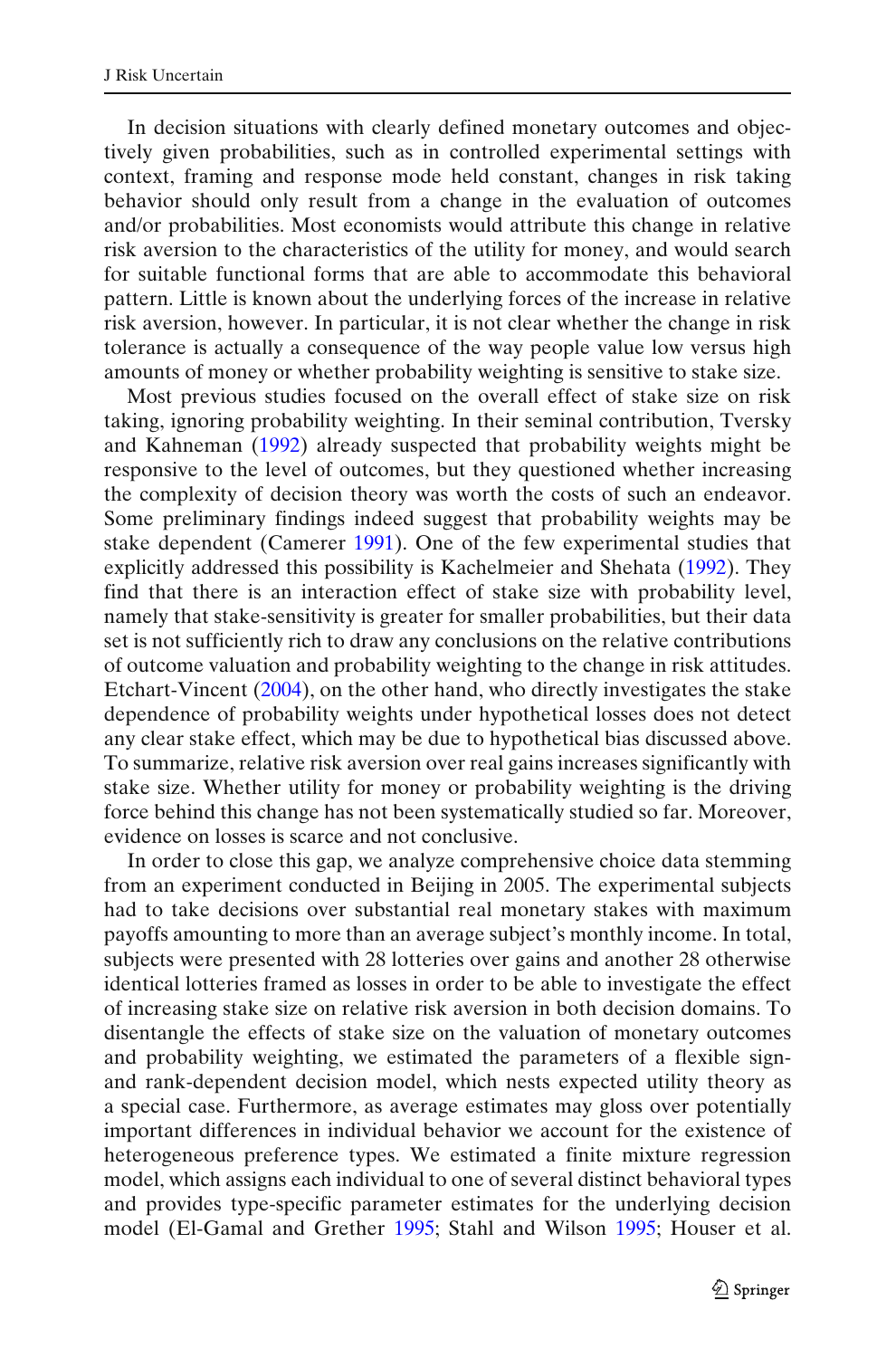[2004](#page-32-0)). Its ability to parsimoniously characterize distinct behavioral types is probably the most attractive feature of finite mixture models.

The following results emerge from our analysis. First, at the level of observed behavior, we find a strong and significant difference between subjects' evaluations of risky gains and losses. Whereas observed certainty equivalents over gains exhibit significantly increasing relative risk aversion, there is no coherent stake-dependent pattern in subjects' behavior over the same lotteries presented as losses, implying a significant framing effect.

Second, model estimates show that, contrary to many economists' expectations, value function parameters remain stable over increased stakes in both decision domains, implying that the observed increase in average relative risk aversion over gains cannot be explained by changing attitudes towards monetary outcomes. Rather, it can be predominantly attributed to a change in probability weighting. The probability weighting function for high gains is characterized by substantially lower probability weights over a wide range of probabilities than the respective function for low stakes, entailing less optimistic lottery evaluation and, thus, greater relative risk aversion at high stakes. This change is particularly pronounced for smaller probabilities for which the average decision maker tends to be risk seeking, corroborating the findings by Kachelmeier and Shehat[a](#page-32-0) [\(1992](#page-32-0)). In the loss domain, however, no such change in probability weights can be inferred from the estimates, consistent with the observed pattern of behavior.

Third, a model allowing for heterogeneity of preference types is clearly preferable to a representative-agent model. We find two distinct behavioral groups: The majority of about 73% of the subjects exhibit an inverted S-shaped probability weighting curve, whereas the minority can essentially be characterized as expected value maximizers. Furthermore, we show that the observed increase in average relative risk aversion over gains can exclusively be attributed to a change in behavior by the majority group of decision makers, who evaluate high-stake prospects more cautiously by putting lower weights on stated gain probabilities. In contrast, the minority type's behavior is not affected by rising stakes at all.

Our results entail material consequences for decision theory as well as applied economics. The first two findings, the framing effect as well as the probability weighting function as carrier of changing risk attitudes, effectively rule out expected utility theory as a candidate for explaining increasing relative risk aversion. Since it is the probability weights that are responsible for the change in relative risk aversion, more flexible utility functions cannot adequately solve the problem of modeling increasing risk aversion. While the observed differences between the evaluation of gains and losses, in principle, lends support to sign-dependent decision models, such as prospect theory, stake dependence of probability weights, however, calls theories based on stake-invariant probability weights into question.

The third finding poses a challenge to type-independent models of choice under risk, which might be prone to aggregation bias. We show that the vast heterogeneity in individual risk taking behavior, typically found in choice data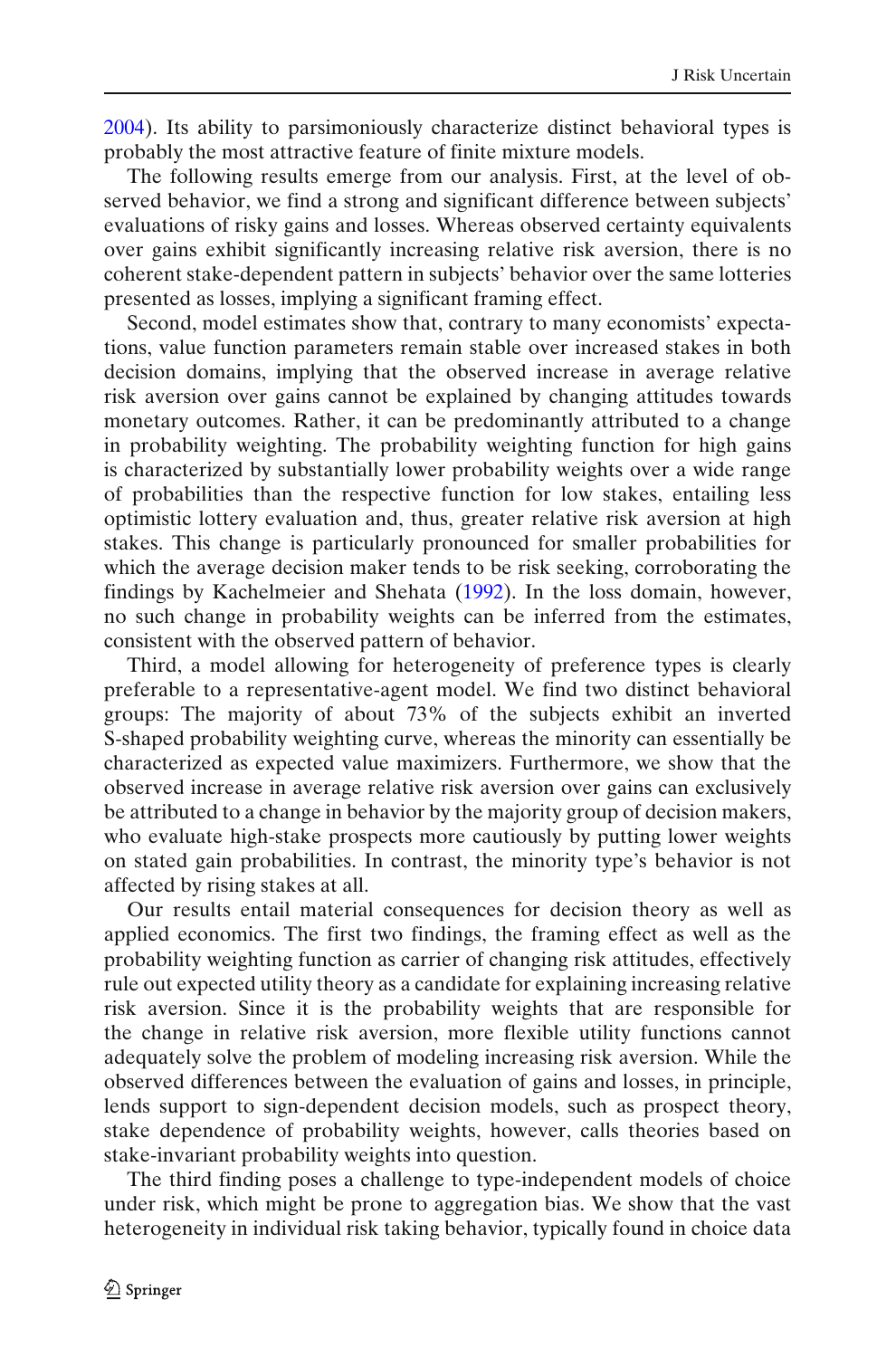(Hey and Orm[e](#page-31-0) [1994;](#page-31-0) Gonzalez and W[u](#page-31-0) [1999;](#page-31-0) Cohen and Eina[v](#page-31-0) [2007\)](#page-31-0), is substantive in the sense that a single preference model is unable to adequately describe behavior. If maximization of expected utility is accepted as normative standard of rational behavior the majority of the individuals clearly deviate from rationality. The heterogeneity of preference types may render policy recommendations based on average parameter estimates inappropriate when strategic interactions among market participants play a role. As the literature on individual irrationality and aggregate outcomes has shown (Haltiwanger and Waldma[n](#page-31-0) [1985,](#page-31-0) [1989;](#page-31-0) Fehr and Tyra[n](#page-31-0) [2005,](#page-31-0) [2008;](#page-31-0) Camerer and Feh[r](#page-31-0) [2006](#page-31-0)), the mix of behavioral types may be crucial for the market outcome and, depending on the nature of the strategic interdependence, the behavior of even a minority of players may be decisive for the aggregate outcome. Furthermore, regulatory policy should be designed in such a way that it creates large benefits for those who make errors, while imposing little or no harm on those who are fully rational (Camerer et al[.](#page-31-0) [2003\)](#page-31-0). Obviously, total net benefits of a regulatory policy measure depend not only on the costs for the rational citizens and the benefits for the irrational ones, but also on the relative numbers of rational and irrational types in the population. Therefore, knowing the mix of behavioral types is important for designing cost efficient programs and regulations.

To the best of our knowledge, this is the first study that provides a systematic examination of stake effects on probability weights for real substantial payoffs. Neither are we aware of any other study that examines the relevance of framing and type heterogeneity for the impact of stakes on risk tolerance.

The remainder of the paper is structured as follows. Section 1 describes the experimental design and procedures. The decision model applied to the experimental data as well as the finite mixture regression model are presented in Section [2.](#page-6-0) The results of the estimation procedure are discussed in Section [3.](#page-11-0) Section [4](#page-23-0) concludes the paper.

## **1 Experiment**

In the following section, the experimental setup and procedures are described. The experiment took place in Beijing in November 2005. The subjects were recruited by flier distributed at the campuses of Peking University and Tsinhua University. Interested people had to register by email for one of two sessions conducted on the same day. Subjects were selected to guarantee a balanced distribution of genders and fields of study. In total, 153 subjects' responses were analyzed.

The experiment served to elicit certainty equivalents for 56 two-outcome lotteries over a wide range of outcomes and probabilities.<sup>2</sup> Twenty-eight lotteries offered low-stake outcomes between 4 and 55 Chinese Yuan (CHN)

<sup>&</sup>lt;sup>2</sup>Instructions are available upon request.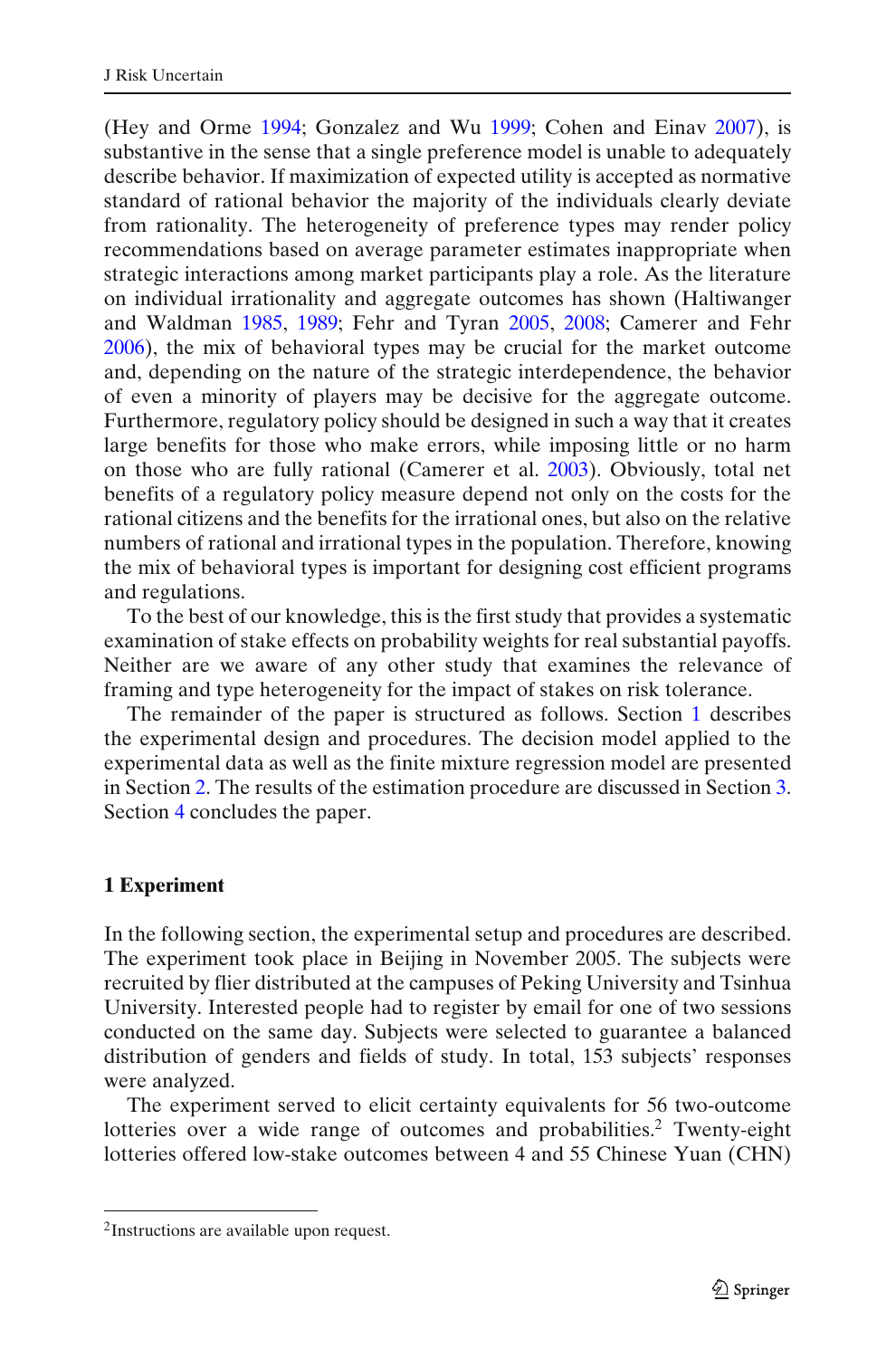| $x_1$ | $x_2$          |      | $x_1$ | $x_2$          | p    | $x_1$ | $x_2$          |
|-------|----------------|------|-------|----------------|------|-------|----------------|
| 15    | $\overline{4}$ | 0.25 | 250   | 65             | 0.75 | 250   | 65             |
| 20    | 7              | 0.25 | 320   | 130            | 0.75 | 320   | 130            |
| 55    | 20             | 0.50 | 7     | $\overline{4}$ | 0.90 |       | $\overline{4}$ |
| 250   | 65             | 0.50 | 15    | 4              | 0.90 | 130   | 65             |
| 320   | 130            | 0.50 | 20    | 7              | 0.95 | 15    | $\overline{4}$ |
| 950   | 320            | 0.50 | 130   | 65             | 0.95 | 20    | 7              |
| 7     | $\overline{4}$ | 0.50 | 250   | 65             | 0.95 | 250   | 65             |
| 130   | 65             | 0.50 | 320   | 130            | 0.95 | 320   | 130            |
| 15    | $\overline{4}$ | 0.75 | 15    | 4              |      |       |                |
| 20    | 7              | 0.75 | 20    |                |      |       |                |
|       |                |      |       |                |      |       |                |

**Table 1** Gain lotteries  $(x_1, p; x_2)$ 

Outcomes  $x_1$  and  $x_2$  are denominated in Chinese Yuan. *p* denotes the probability of the higher gain

with an expected payoff of about 16 CHN, approximately equal to the going hourly wage rate. Another 28 lotteries entailed high-stake outcomes from 65 to 950 CHN. Overall, payoffs spanned the range of 0.25 to approximately 60 hourly wages.<sup>3</sup> The high-stake lotteries were constructed from the low-stake ones by inflating the outcomes by approximately the same factor such that reasonable integer numbers were obtained and the highest obtainable payoff amounted to a student's monthly allowance, amounting to less than 1,000 CHN for the majority of students. Average total earnings per subject summed to approximately 323 CHN, including a show up fee of 20 CHN. Monetary incentives were substantial given the subjects' average monthly disposable income of about 700 CHN.

Probabilities of the lotteries' higher gain or loss varied from 5% to 95%. One half of the lotteries were framed as choices between risky and certain gains ("gain domain"); the same 28 decisions were also presented as choices between risky and certain losses ("loss domain"). For each lottery in the loss domain, subjects were provided with a specific endowment which served to cover their potential losses. These initial endowments rendered the expected payoff for each loss lottery equal to the expected payoff of an equivalent gain lottery. The set of gain lotteries is presented in Table 1.

Subjects were entitled to one random draw from their low-stake decisions and one random draw from their high-stake decisions. In order to preclude order effects, low-stake and high-stake lotteries were intermixed and appeared in random order in a booklet containing the decision sheets.

For each lottery, a decision sheet, such as presented in Fig. [1,](#page-6-0) contained the specifics of the lottery and a list of 20 equally spaced certain outcomes ranging from the lottery's maximum payoff to the lottery's minimum payoff. Subjects had to indicate whether they preferred the lottery or the certain payoff for each row of the decision sheet. The lottery's certainty equivalent was then

<sup>3</sup>At the time of the experiment one Chinese Yuan equaled about 0.12 U.S. Dollars (USD). Lowstake outcomes ranged from 0.48 to 6.6 USD, high-stake outcomes from USD 7.8 to 114 USD.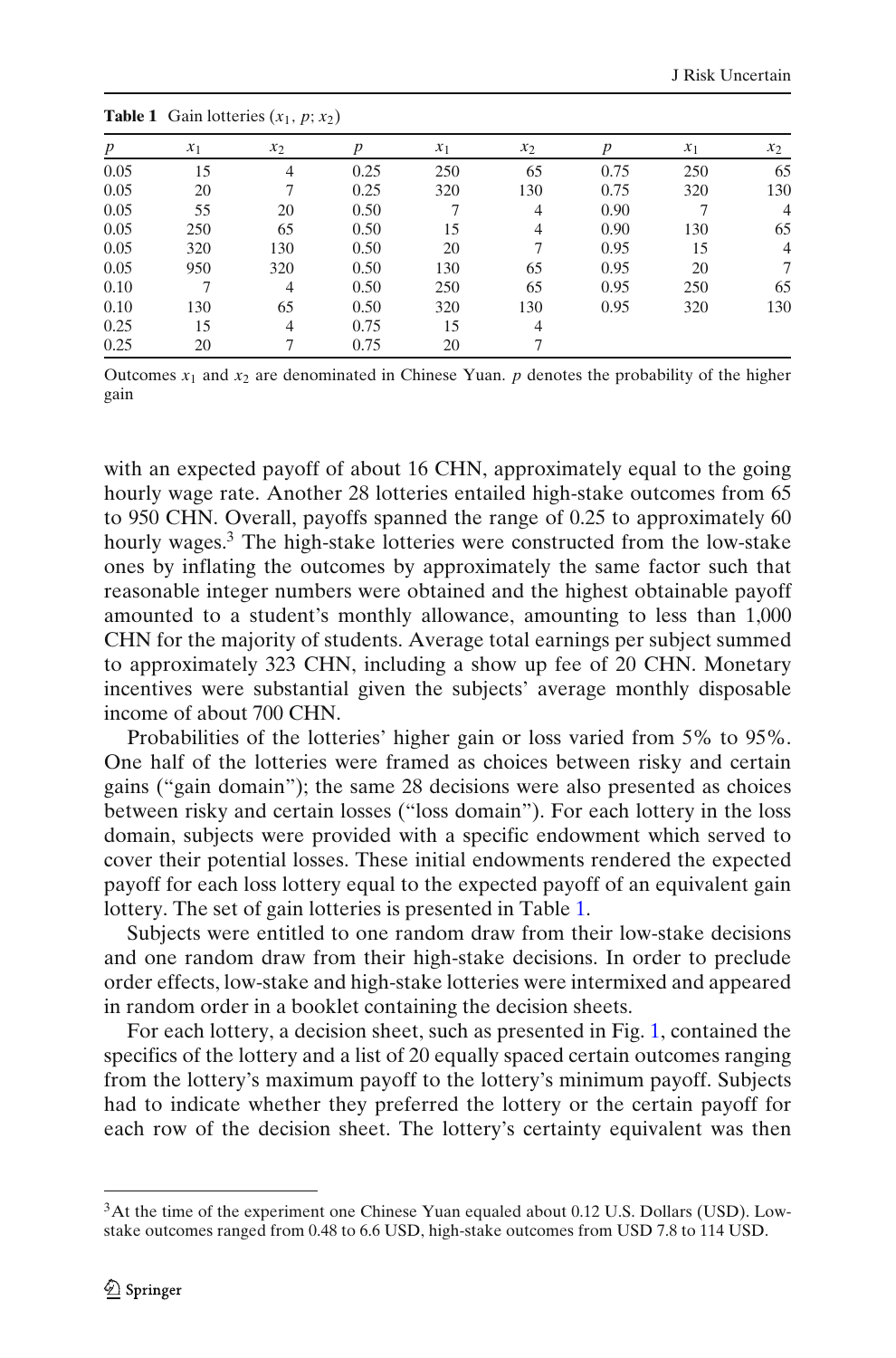<span id="page-6-0"></span>

| <b>Decision situation:</b><br>22                                                        |                                                                                      |                                                                                                  |                                                                                                                                                                                                         |  |                                                                                                    |                                                                                                  |                                                                                                   |  |  |
|-----------------------------------------------------------------------------------------|--------------------------------------------------------------------------------------|--------------------------------------------------------------------------------------------------|---------------------------------------------------------------------------------------------------------------------------------------------------------------------------------------------------------|--|----------------------------------------------------------------------------------------------------|--------------------------------------------------------------------------------------------------|---------------------------------------------------------------------------------------------------|--|--|
|                                                                                         | <b>Option A</b>                                                                      | Your Choice:                                                                                     |                                                                                                                                                                                                         |  |                                                                                                    |                                                                                                  | <b>Option B</b><br><b>Guaranteed payoff amounting to:</b>                                         |  |  |
| 3<br>5<br>6<br>8<br>9<br>10<br>11<br>12<br>13<br>14<br>15<br>16<br>17<br>18<br>19<br>20 | Profit of CHN 20 with<br>probability 25% and profit of<br>CHN 0 with probability 75% | Α<br>Α<br>Α<br>A<br>Α<br>Α<br>А<br>A<br>А<br>A<br>А<br>А<br>A<br>A<br>А<br>A<br>Α<br>A<br>Α<br>А | $\mathbf{o}$<br>$\mathbf{o}$<br>$\mathbf{o}$<br>$\mathbf{o}$<br>$\circ$<br>$\mathbf{o}$<br>$\mathbf{o}$<br>$\mathbf{o}$<br>$\mathbf{o}$<br>$\mathbf{o}$<br>$\mathbf{o}$<br>$\mathbf{o}$<br>$\mathbf{o}$ |  | $\mathbf{o}$<br>$\mathbf{o}$<br>$\mathbf{o}$<br>$\circ$<br>$\mathbf{o}$<br>$\circ$<br>$\mathbf{o}$ | в<br>в<br>в<br>в<br>в<br>в<br>в<br>в<br>в<br>в<br>в<br>в<br>в<br>в<br>в<br>в<br>в<br>в<br>в<br>в | 20<br>19<br>18<br>17<br>16<br>15<br>14<br>13<br>12<br>11<br>10<br>9<br>8<br>6<br>5<br>4<br>3<br>2 |  |  |

**Fig. 1** Design of the decision sheet

calculated as the arithmetic mean of the smallest certain amount preferred to the lottery and the subsequent certain amount on the list. For example, if a subject's preferences corresponded to the small circles in Fig. 1, her certainty equivalent would amount to 13.5 CHN. This elicitation procedure has been widely used in the experimental literature (Tversky and Kahnema[n](#page-32-0) [1992](#page-32-0)). We chose this method because it is transparent, easy to understand and well suited for a paper-and-pencil experiment.<sup>4</sup>

Before subjects were permitted to start working on the experimental decisions, they were presented with two hypothetical choices to become familiar with the procedure. Subjects could work at their own speed. The vast majority of them needed considerably less than 90 min to complete the experiment. After completion of the experimental tasks and a complementary socioeconomic questionnaire one of each subject's low-stake as well as high-stake choices were randomly selected for payment. Subjects executed the random draws themselves and were paid in private afterwards.

## **2 Econometric model**

This section discusses the specification of the econometric model, which is based on several building blocks: first, the basic decision model; second, the specification of stake dependence; third, assumptions on the error term; and

<sup>&</sup>lt;sup>4</sup>Advantages and potential drawbacks are discussed in Andersen et al[.](#page-30-0) [\(2006a](#page-30-0)).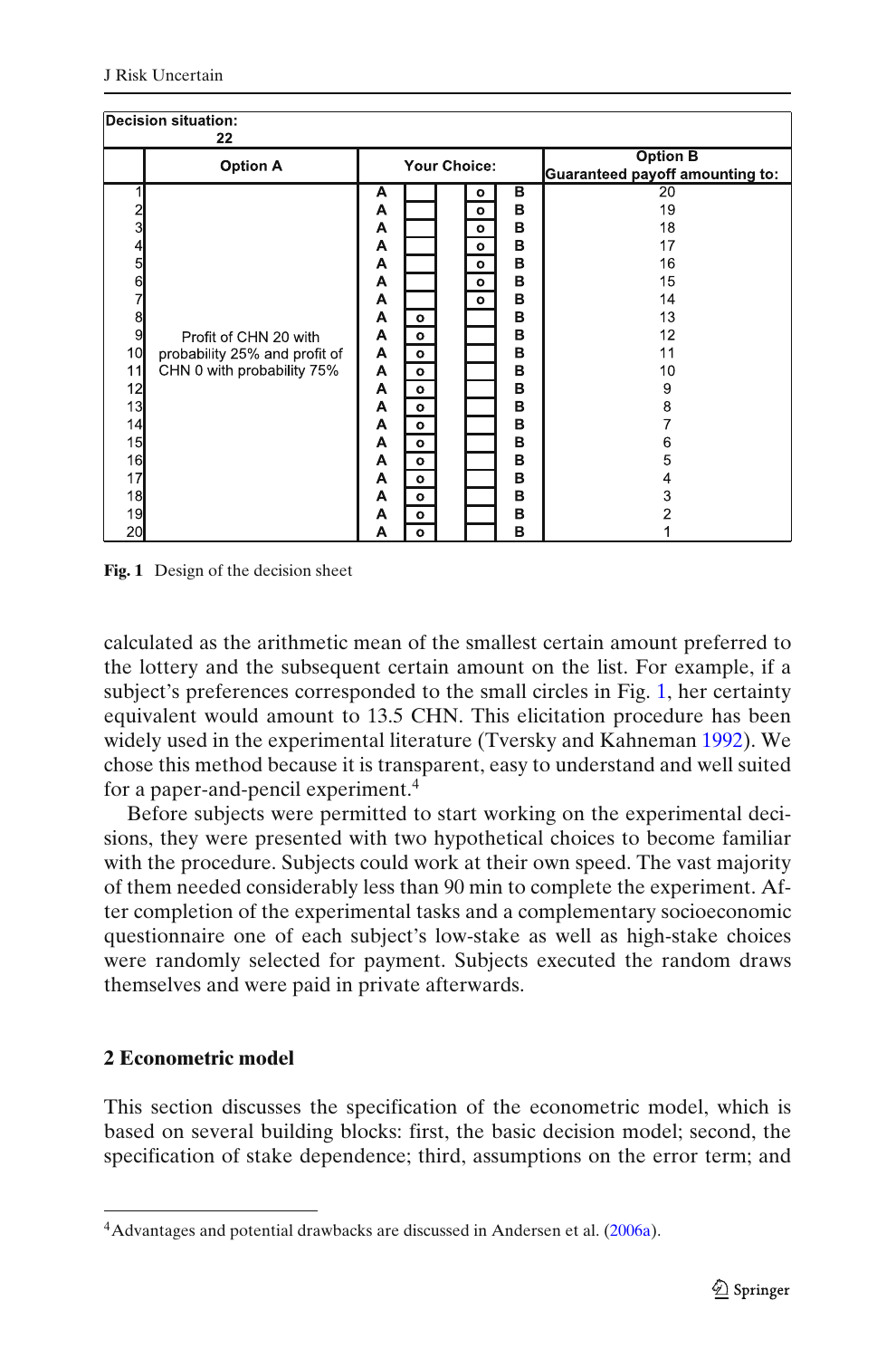finally, a finite mixture regression approach which accounts for heterogeneity in behavior. At the end of this section we also briefly discuss some of the issues typically encountered when estimating finite mixture regression models.

## 2.1 The basic decision model

The basic model of decision under risk should be able to accommodate a wide range of different behaviors. Sign- and rank-dependent models, such as cumulative prospect theory (CPT), capture robust empirical phenomena such as nonlinear probability weighting and loss aversion (Starme[r](#page-32-0) [2000\)](#page-32-0). Therefore, the flexible approach of CPT, lends itself to describing risk taking behavior. According to CPT, an individual values any binary lottery  $\mathcal{G}_{g}$  =  $(x_{1g}, p_g; x_{2g}), g \in \{1, \ldots, G\}$ , where  $|x_{1g}| > |x_{2g}|$ , by

$$
v(\mathcal{G}_{g}) = v(x_{1g}) w(p_{g}) + v(x_{2g}) (1 - w(p_{g})). \qquad (1)
$$

The function  $v(x)$  describes how monetary outcomes x are valued, whereas the function  $w(p)$  assigns a subjective weight to every outcome probability  $p$ . The lottery's certainty equivalent  $\hat{c}e_g$  can then be written as

$$
\hat{c}e_g = v^{-1} \left[ v \left( x_{1g} \right) w \left( p_g \right) + v \left( x_{2g} \right) \left( 1 - w \left( p_g \right) \right) \right]. \tag{2}
$$

In order to make CPT operational we have to assume specific functional forms for the value function  $v(x)$  and the probability weighting function  $w(p)$ . A natural candidate for  $v(x)$  is a sign-dependent power function

$$
v(x) = \begin{cases} x^{\alpha} & \text{if } x \ge 0\\ -(-x)^{\beta} & \text{otherwise,} \end{cases}
$$
 (3)

which can be conveniently interpreted and which has also turned out to be the best compromise between parsimony and goodness of fit in the context of prospect theory (Stot[t](#page-32-0) [2006](#page-32-0)). For this specification of the value function, a separate parameter of loss aversion, i.e. capturing that "losses loom larger than corresponding gains", is not identifiable in our data.5 As Koebberling and Wakke[r](#page-32-0) [\(2005](#page-32-0)) point out, loss aversion should be interpreted as the difference between risk aversion with respect to mixed gambles, encompassing both gains and losses, and nonmixed gambles, confined to single-domain outcomes. Our lottery design comprises nonmixed gambles only and, therefore, the concept of loss aversion in this interpretation cannot be applied to our analysis.

A variety of functions for modeling probability weights  $w(p)$  have been proposed in the literature (Quiggi[n](#page-32-0) [1982](#page-32-0); Tversky and Kahnema[n](#page-32-0) [1992](#page-32-0); Prele[c](#page-32-0)

<sup>&</sup>lt;sup>5</sup>To see this, assume  $v(x) = -\lambda(-x)$ <sup>β</sup> for losses. For nonmixed loss lotteries the parameter of loss aversion  $\lambda$  cancels out in the definition of the certainty equivalent *ce*:  $-\lambda(-ce)^{\beta}$  =  $-\lambda(-x_1)^{\beta}w(p) - \lambda(-x_2)^{\beta}(1-w(p))$  holds for any arbitrary value of  $\lambda$ .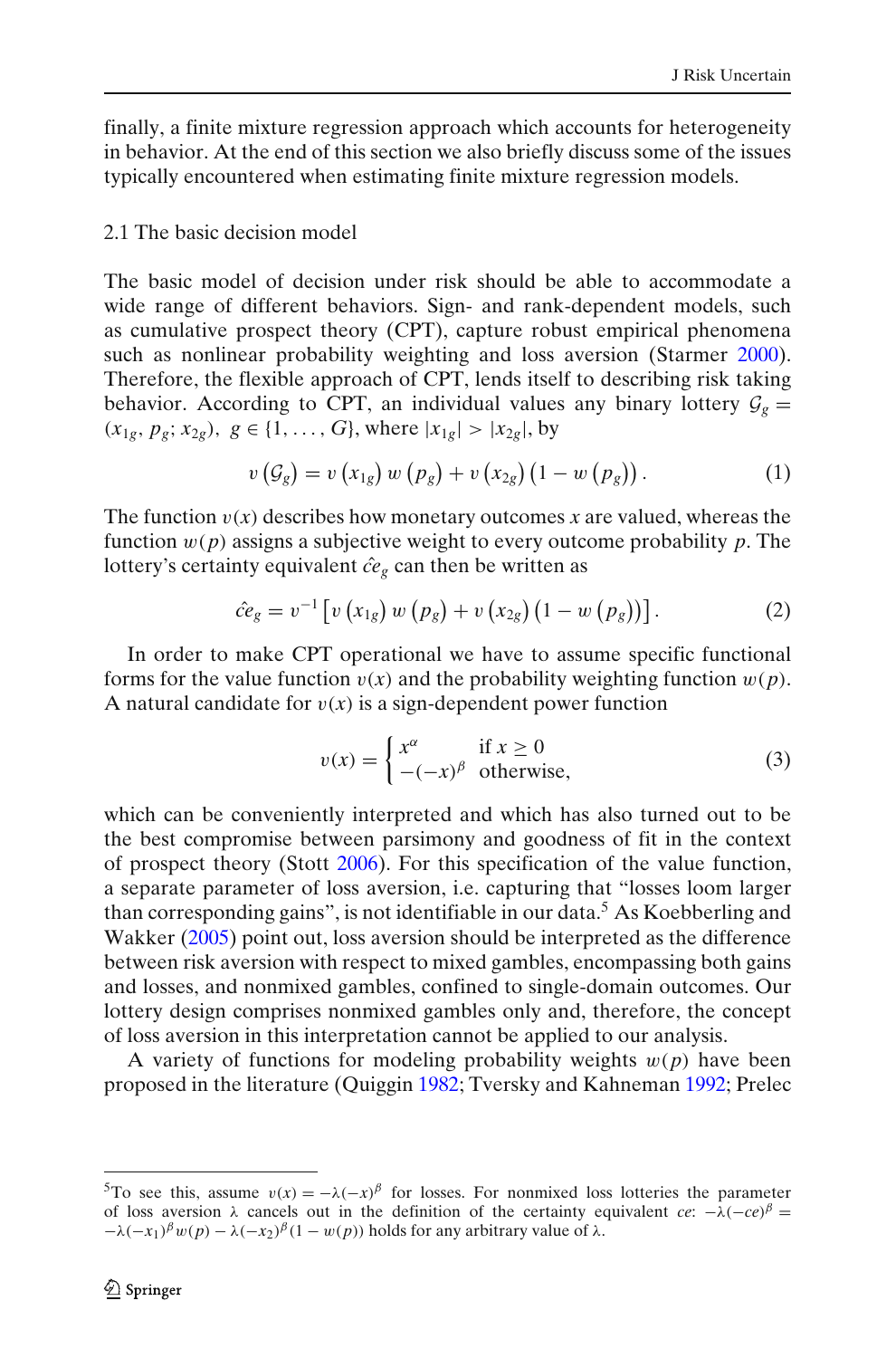[1998](#page-32-0)). We use the linear-in-log-odds function $6$  introduced by Goldstein and Einhor[n](#page-31-0) [\(1987\)](#page-31-0) and applied by Lattimore et al[.](#page-32-0) [\(1992](#page-32-0)):

$$
w(p) = \frac{\delta p^{\gamma}}{\delta p^{\gamma} + (1 - p)^{\gamma}}, \ \delta \ge 0, \ \gamma \ge 0.
$$
 (4)

We favor this specification because it has proven to account well for individual heterogeneity (Wu et al[.](#page-33-0)  $2004$ )<sup>7</sup> and its parameters have an intuitively appealing interpretation: The parameter  $\gamma$  largely governs the slope of the curve, whereas the parameter  $\delta$  largely governs its elevation. The smaller the value of  $\gamma$ , the more strongly S-shaped is the curve. Thus, this parameter can be interpreted as a measure of departure from rationality if linear weighting is considered to be the standard for rationality. The parameter  $\delta$  can be viewed as indicator of optimism: The larger the value of  $\delta$ , the more elevated is the curve, ceteris paribus, i.e. the higher is the weight put on any probability. Linear weighting is characterized by  $\gamma = \delta = 1$ . In a sign-dependent model, the parameters may take on different values for gains and for losses, yielding a total of six behavioral parameters to be estimated.

#### 2.2 Stake dependence

In order to address our focal question of stake-size effects, we introduce a dummy variable HIGH into the basic decision model, such that  $H I G H = 1$ if the lottery under consideration contains high-stake payoffs amounting to 65 CHN or more, and  $HIGH = 0$  otherwise. Each one of the behavioral model parameters  $\omega \in \{\alpha, \beta, \gamma', \delta'\}$ , with  $\gamma'$  and  $\delta'$  comprising the domainspecific parameters for the slope and the elevation of the probability weighting functions, is assumed to depend linearly on HIGH in the following fashion:

$$
\omega = \omega_0 + \omega_{\text{HIGH}} \times \text{HIGH},\tag{5}
$$

with  $\omega_0$  representing the respective low-stake parameter. This step adds another six behavioral parameters to the set of model parameters.

If relative risk aversion indeed changes with stake size, at least one of the coefficients of the high-stake dummy HIGH should turn out to be significantly different from zero. If the estimates of  $\alpha_{\text{HIGH}}$  or  $\beta_{\text{HIGH}}$  were significant, the present model would be mis-specified, as the power function, used for estimation, cannot account for changing relative risk aversion. In this case, an alternative specification of the value function that can accommodate changing relative risk aversion would be called for. In particular, if the valuation of

<sup>&</sup>lt;sup>6</sup>A necessary and sufficient preference condition for this specification is presented in Gonzalez and W[u](#page-31-0) [\(1999](#page-31-0)).

 $7$ Moreover, the function generally fits equally well as the two-parameter function developed by Prele[c](#page-32-0) [\(1998\)](#page-32-0).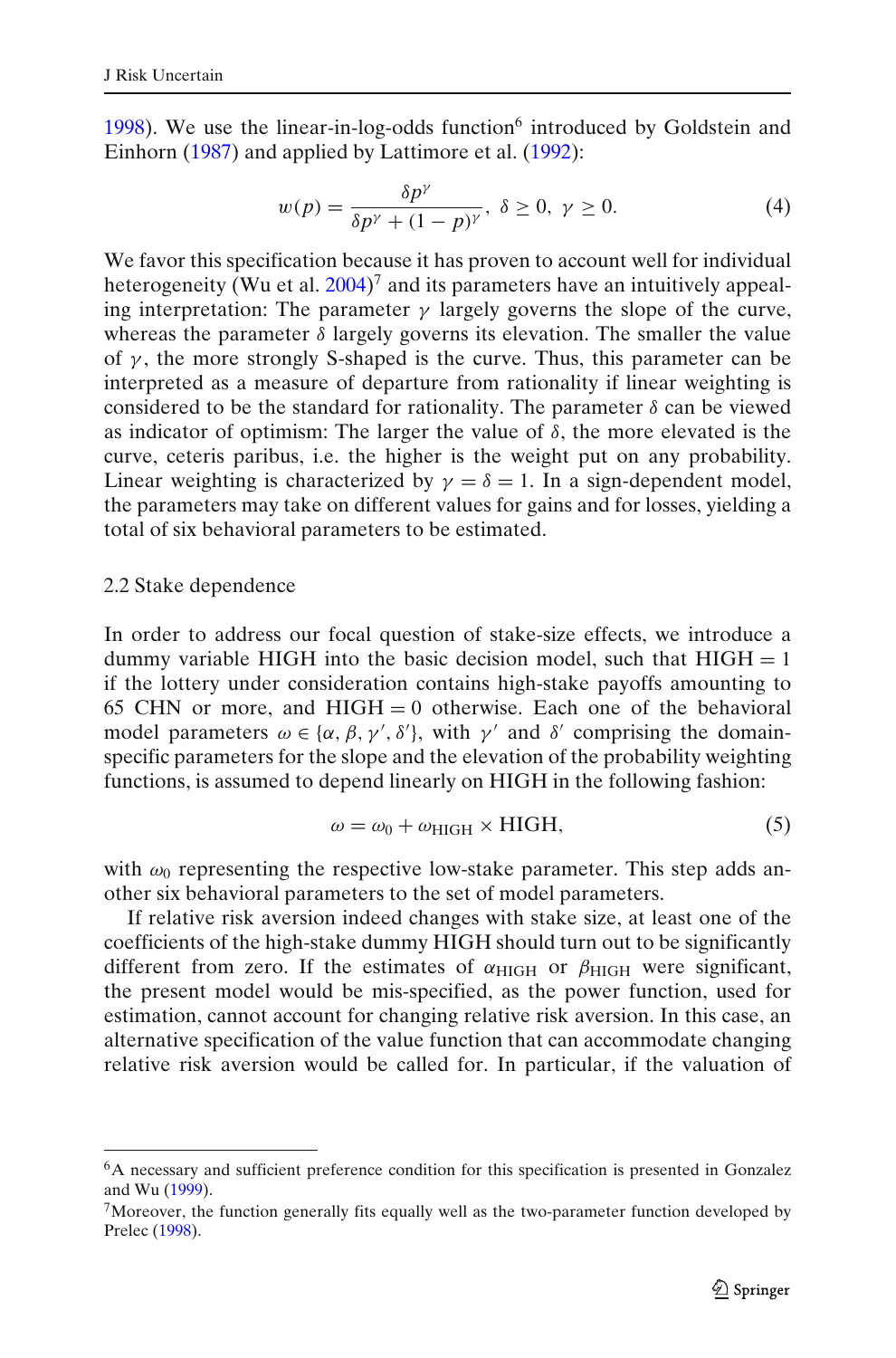monetary outcomes is the driving force behind the observed change in risk tolerance over gains,  $\alpha_{\text{HIGH}}$  should be negative, material in size and statistically significant.

#### 2.3 Error specification

In the course of the experiment, risk taking behavior of individual *i* ∈  $\{1, \ldots, N\}$  was measured by her certainty equivalents  $ce_{i\varrho}$  for a set of different lotteries G. Since the behavioral model explains *deterministic* choice, an individual's actual certainty equivalents *ceig* are bound to deviate from the predicted certainty equivalents  $\hat{ce}_g$  by an error  $\epsilon_{ig}$ , i.e.  $ce_{ig} = \hat{ce}_g + \epsilon_{ig}$ . There may be different sources of error, such as carelessness, hurry or inattentiveness, resulting in accidentally wrong answers (Hey and Orm[e](#page-31-0) [1994](#page-31-0)). The Central Limit Theorem supports our assumption that errors are normally distributed and simply add white noise.

Furthermore, we allow for three different sources of heteroskedasticity in the error variance. First, for each lottery subjects have to consider 20 certain outcomes, which are equally spaced throughout the lottery's outcome range  $|x_{1g} - x_{2g}|$ . Since the observed certainty equivalent  $ce_{ig}$  is calculated as the arithmetic mean of the smallest certain amount preferred to the lottery and the subsequent certain amount, the error is proportional to the outcome range, which has to be taken account of by the estimation procedure.

Second, since our approach models a representative agent's behavior, an individual's choices will most likely depart from the average prediction. As subjects may be heterogeneous with respect to their previous knowledge, their ability of finding the correct certainty equivalent as well as their attention span, we expect the error variance to differ by individual. Rather than imposing additional assumptions on the error distribution<sup>8</sup> we estimate the standard deviations of the individual errors  $\sigma_{ig}$  directly by

$$
\sigma_{ig} = \xi_i \left| x_{1g} - x_{2g} \right|,\tag{6}
$$

where  $\xi_i$  is an individual-specific parameter. As expected,  $\xi_i = \xi$  is rejected by a likelihood ratio test with a p-value close to zero, favoring specification of individual errors.

Third, lotteries in the gain domain may be evaluated differently from the ones in the loss domain.<sup>9</sup> Therefore, we additionally allow for domain-specific variance in the error term. Our assumption is justified by a likelihood ratio test

<sup>&</sup>lt;sup>8</sup>As the graphs in Appendix [B](#page-28-0) show, the distributions of the estimated  $\xi_i$  clearly depart from normality.

<sup>&</sup>lt;sup>9</sup>As all the lotteries under consideration here are single-domain ones with a maximum of two non-zero outcomes only, there seems to be no need for modeling any lottery-specific errors, such as heteroskedasticity due to the position of the lottery in the sequence of choices, in addition to range dependence and domain dependence. The approach adopted in this paper is to characterize average behavior of large groups of people. Any sequence effects at the individual level disappear at the aggregate level if the order of the lotteries is individually randomized.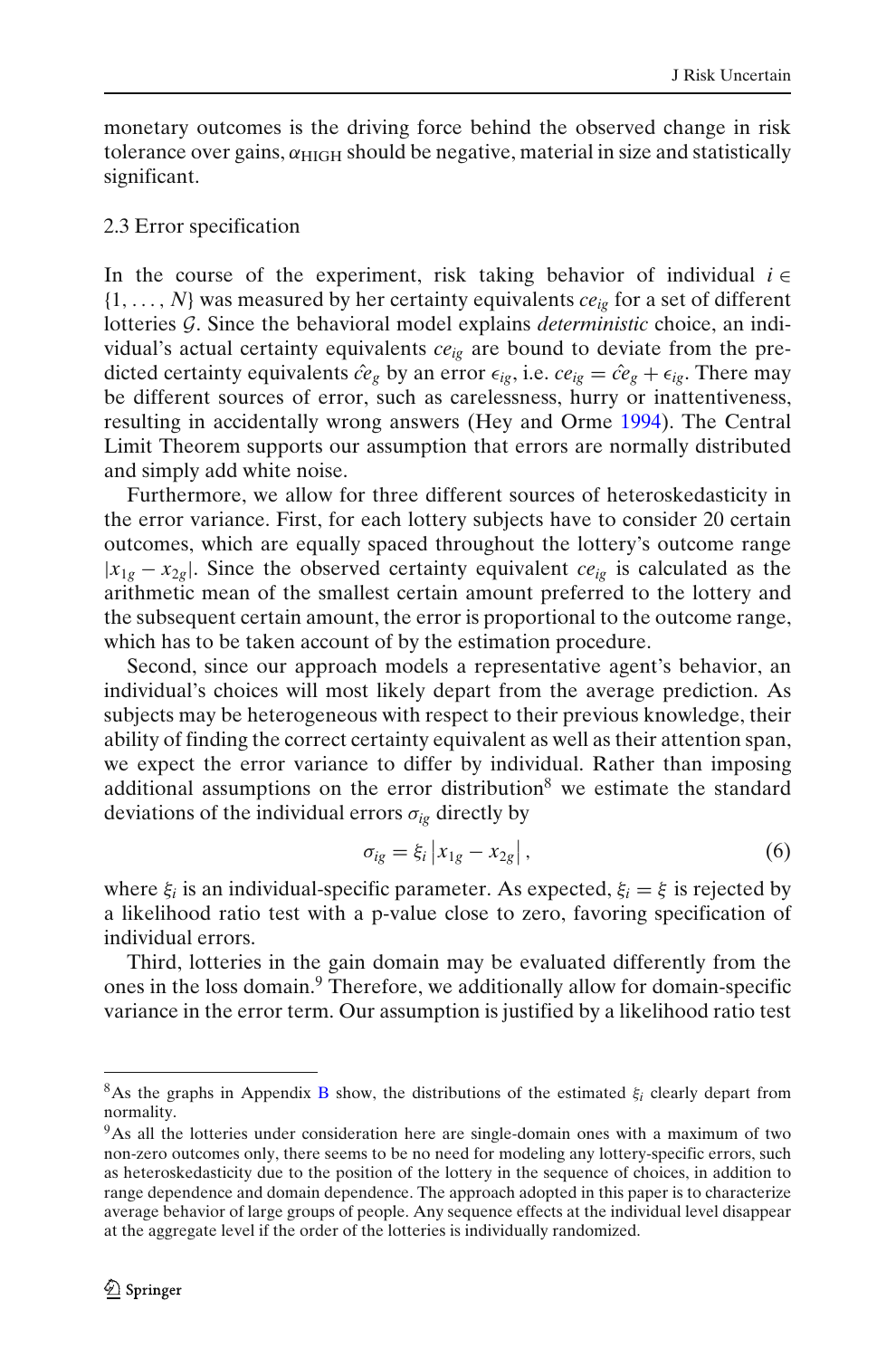<span id="page-10-0"></span>which rejects that  $\xi$ <sub>*i*</sub> are the same for gains and losses. These considerations imply that we control for all three types of heteroskedasticity in the estimation procedure, which adds two more parameters per individual, i.e. 153 parameters for gains and 153 parameters for losses, to the econometric model.

### 2.4 Accounting for heterogeneity

A suitable estimation procedure, such as maximum likelihood, yields estimates for the average values of the behavioral parameters  $\theta = (\alpha', \beta', \gamma', \delta')'$ . If there is heterogeneity of a substantive kind, i.e. if there are several distinct data generating processes, a representative-agent model may be inferior to a model allowing for distinct types. For this reason, we estimate a finite mixture model which accounts for heterogeneity in a parsimonious way. The basic idea of the mixture model is assigning an individual's risk-taking choices to one of *C* different types of behavior, each characterized by a distinct vector of parameters  $\theta_c = (\alpha'_c, \beta'_c, \gamma'_c, \delta'_c)'$ ,  $c \in \{1, ..., C\}$ . The estimation procedure yields estimates of the relative sizes of the different groups  $\pi_c$ , as well as the group-specific parameters  $\theta_c$  of the underlying behavioral model.

In this paper we define groups across decision domains, i.e. each individual is classified on the basis of *all* of her choices over both gains and losses. In principle, one could analyze behavior over gains separately from behavior over losses. However, as we show in Appendix [A,](#page-26-0) such an approach is inferior to an overall classification. Therefore, we define behavioral groups in a domainindependent way and estimate  $\pi_c$  jointly for gains and losses.<sup>10</sup>

Given our assumptions on the distribution of the error term, the density of type *c* for the *i*-th individual can be expressed as

$$
f(ce_i, G; \theta_c, \xi_i) = \prod_{g=1}^{G} \frac{1}{\sigma_{ig}} \phi \left( \frac{ce_{ig} - \hat{ce}_g(\mathcal{G}_g; \theta_c)}{\sigma_{ig}} \right), \tag{7}
$$

where  $\phi(\cdot)$  denotes the density of the standard normal distribution and  $\xi_i$ accounts for individual-specific heteroskedasticity. Since we do not know *a priori* which group a certain individual belongs to, the relative group sizes  $\pi_c$  are interpreted as probabilities of group membership. Therefore, each individual density of type *c* has to be weighted by its respective mixing proportion  $\pi_c$ , which is unknown and has to be estimated as well. Taking the sum over the weighted type-specific densities yields the individual's contribution to the model's likelihood function  $L(\Psi; ce, \mathcal{G})$ . The log likelihood of the finite mixture regression model is then given by

$$
\ln L(\Psi; ce, \mathcal{G}) = \sum_{i=1}^{N} \ln \sum_{c=1}^{C} \pi_c f(ce_i, \mathcal{G}; \theta_c, \xi_i),
$$
\n(8)

 $10$ The estimates of the model viewing types as domain specific are presented in Appendix [A.](#page-26-0)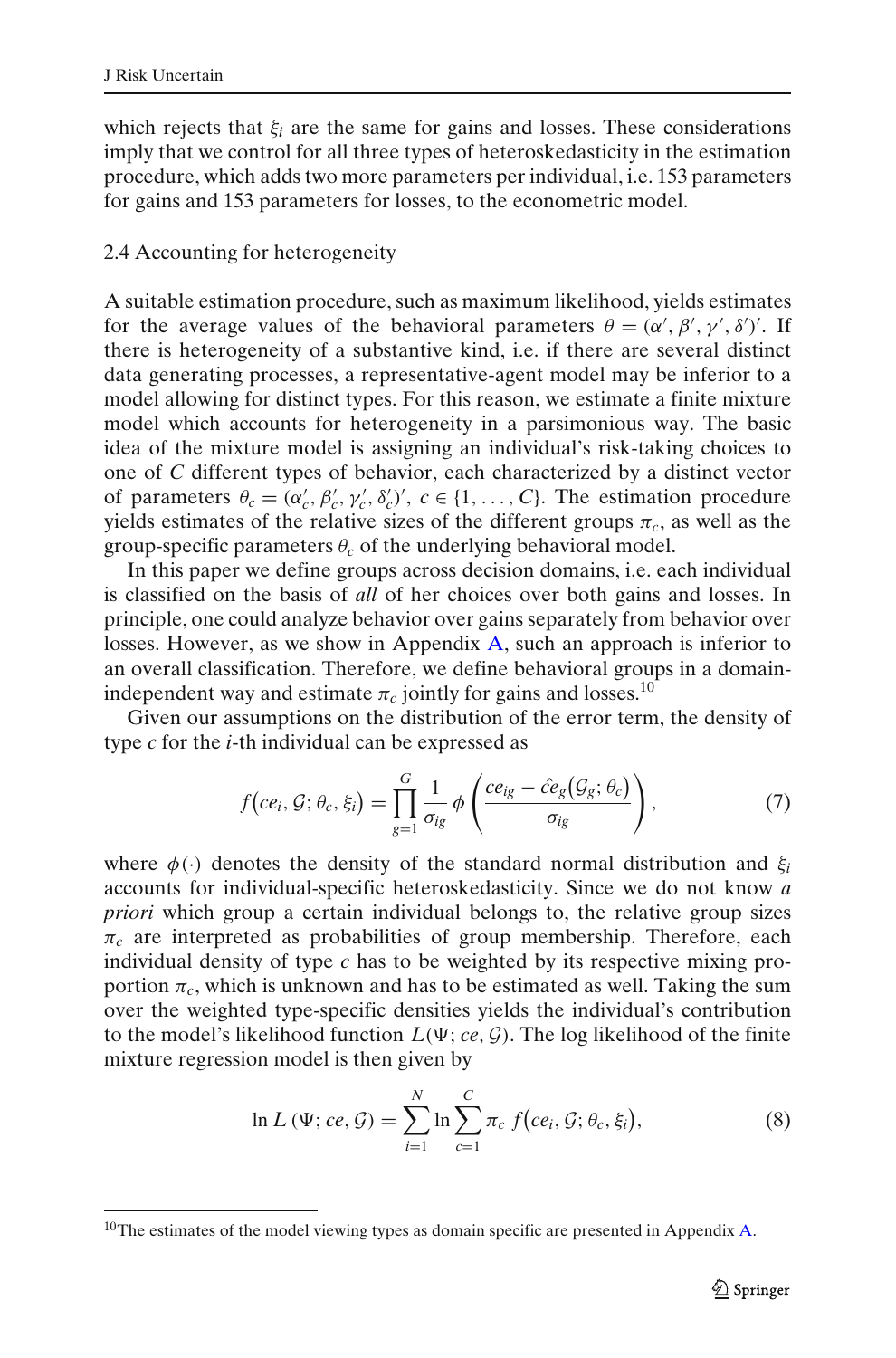<span id="page-11-0"></span>where the vector  $\Psi = (\theta'_1, \ldots, \theta'_C, \pi_1, \ldots, \pi_{C-1}, \xi'_1, \ldots, \xi'_N)$ ' summarizes the parameters to be estimated.

#### 2.5 Estimation

In order to deal with the issues of non-linearity and multiple local maxima encountered when maximizing the likelihood of a finite mixture regression model (McLachlan and Pee[l](#page-32-0) [2000\)](#page-32-0), the iterative Expectation Maximization (EM) algorithm is the method of choice here (Dempster et al[.](#page-31-0) [1977\)](#page-31-0). This algorithm also provides an additional feature: It calculates, by Bayesian updating in each iteration, an individual's posterior probability  $\tau_{ic}$  of belonging to group *c*, given the fit of the model. These posterior probabilities  $\tau_{ic}$  represent a particularly valuable result of the estimation procedure. Not only does the procedure endogenously assign each individual to a specific group, but it also supplies us with a method of judging classification quality. The  $\tau_{ic}$  can be used to calculate a summary measure of ambiguity, such as the *Normalized Entropy Criterion NEC* (Celeu[x](#page-31-0) [1996\)](#page-31-0), in order to gauge the extent of dubious assignments. If all the  $\tau_{ic}$  of the final iteration are either close to zero or one, all the individuals are unambiguously assigned to one specific group and a low measure of entropy is observed.

Furthermore, entropy measures provide an additional criterion to discriminate between models with differing numbers of types. Since the finite mixture regression model is defined over a pre-specified number of groups, a criterion for assessing the correct number of groups is called for. Classical criteria, such as the Akaike Information Criterion *AIC* or the Bayesian Information Criterion *BIC*, trade off model parsimony against goodness of fit, but do not measure the ability of the mixture to provide well separated and nonoverlapping components, which, ultimately is the objective of estimating mixture models (Celeu[x](#page-31-0) [1996\)](#page-31-0).

Various problems may be encountered when maximizing the likelihood function of a finite mixture regression model and, therefore, a customized estimation procedure has to be used, which can adequately deal with these problems. Details of the estimation procedure are discussed in Appendix [C](#page-28-0) (see also Bruhin et al[.](#page-31-0) [2007\)](#page-31-0).

#### **3 Results**

In the following sections we investigate the stake-size sensitivity of observed risk taking behavior and present the estimates of the decision model assuming one homogeneous type of preferences. Furthermore, we show that substantive heterogeneity is present in our data and discuss the quality of the classification procedure as well as the number of distinct behavioral types identified in the data. Finally, we characterize these different types by their average behavioral parameters and discuss the effect of stake size on each group's behavior.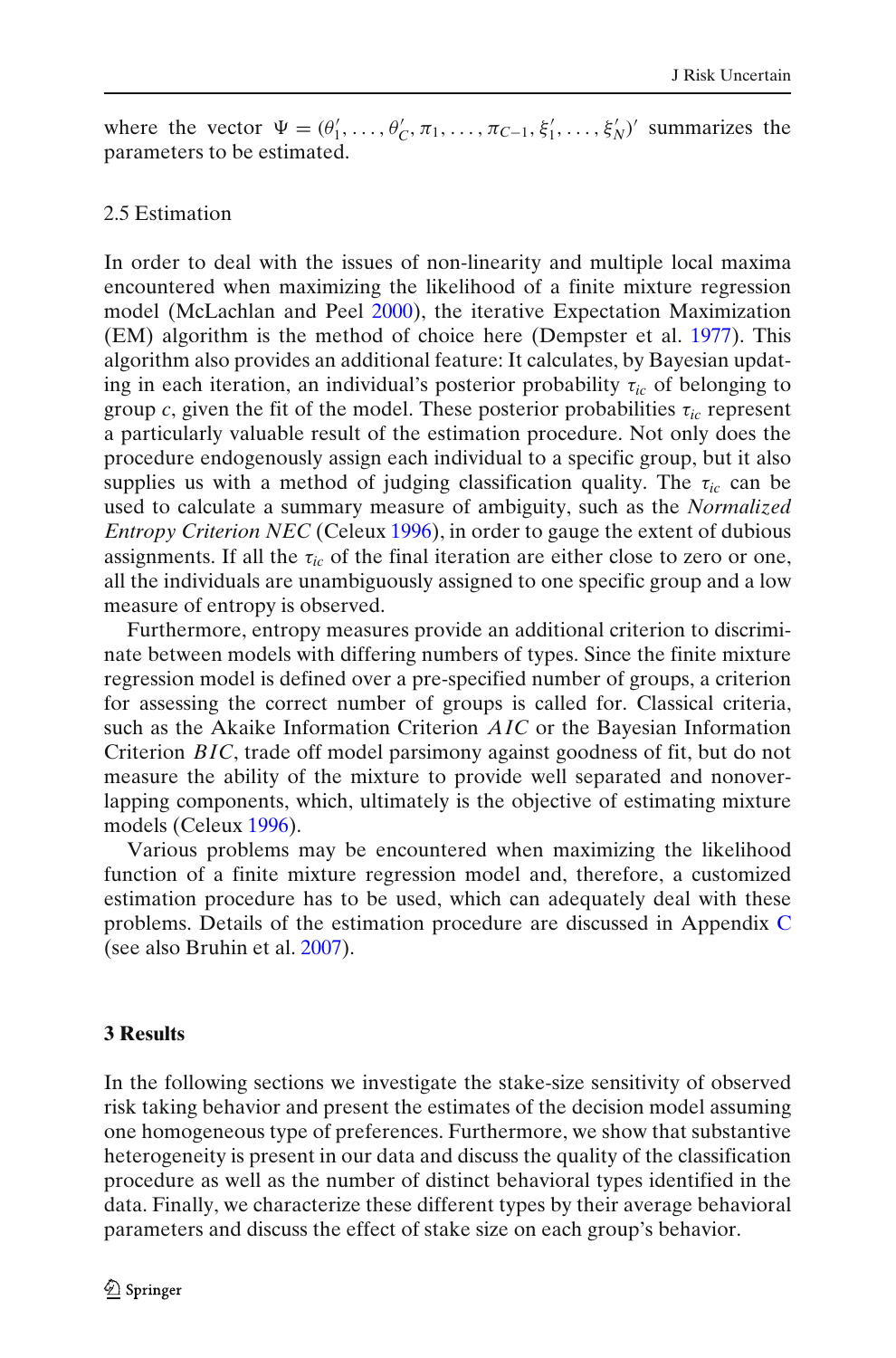### <span id="page-12-0"></span>3.1 Aggregate behavior

*Result 1 On average, observed behavior exhibits the fourfold pattern of risk attitudes, predicted by prospect theory, for both low-stake and high-stake outcomes. Stake-specif ic behavior is subject to a strong framing ef fect, however: When gains are at stake, relative risk aversion increases with stake size at almost all levels of probability. In the loss domain no such clear picture emerges.*

*Support* In Fig. 2, observed risk taking behavior is summarized by the median relative risk premia  $RRP = (ev - ce)/|ev|$ , where *ev* denotes the expected value of a lottery's payoff and *ce* stands for its certainty equivalent.  $RRP > 0$ indicates risk aversion,  $RRP < 0$  risk seeking, and  $RRP = 0$  risk neutrality. The light gray bars in Fig. 2 represent the observed median RRP for low-



**Fig. 2** Median relative risk premia by stake size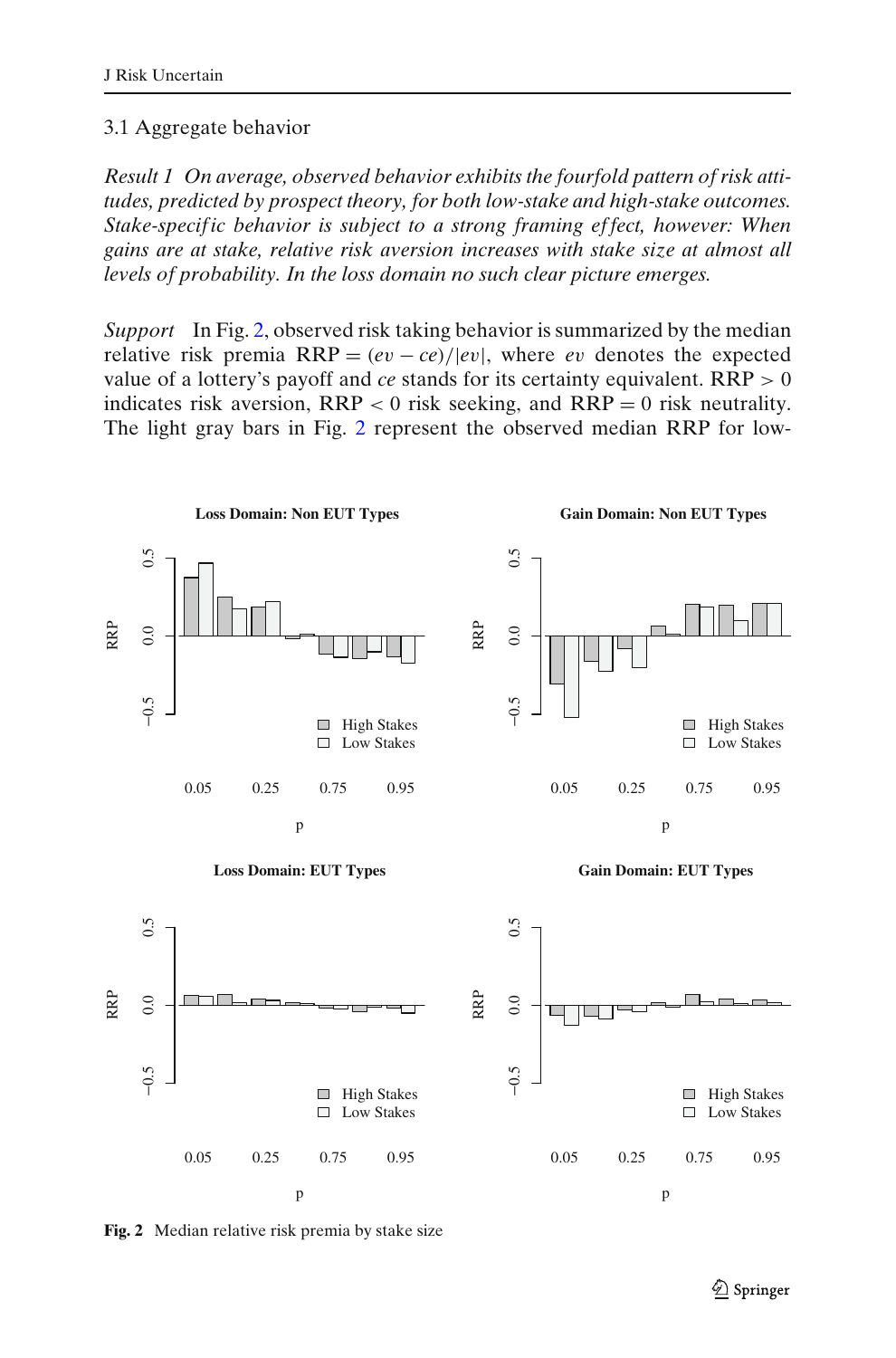stake lotteries, the dark gray ones represent the respective high-stake median RRP. The median relative risk premia RRP, sorted by the probability *p* of the higher gain or loss, show a systematic relationship with *p*. For both low stakes and high stakes, subjects' choices display a fourfold pattern (Tversky and Kahnema[n](#page-32-0) [1992\)](#page-32-0), i.e. they are risk averse for low-probability losses and highprobability gains, and they are risk seeking for low-probability gains and highprobability losses. Therefore, at first glance, average behavior is adequately described by a model such as CPT.

What the bar plots also reveal is that median relative risk premia differ substantially by stake level: When subjects' preferences exhibit increasing relative risk aversion, we should observe different low-stake and high-stake RRP, namely, high-stake choices should be relatively less risk tolerant than lowstake choices. Inspection of Fig. [2](#page-12-0) confirms that, in the gain domain, median high-stake choices are considerably less risk seeking for small probabilities and somewhat more risk averse for large probabilities than their median lowstake counterparts. For losses, the evidence is not so clear-cut, however. At some levels of probability, low-stake median RRP display relatively higher risk aversion than high-stake RRP, and at some other levels the reverse is true.

In order to judge whether the distributions of the stake-dependent RRP are significantly different from each other, we performed a series of Wilcoxon signed-rank tests for each level of probability, which yield the following results at the conventional level of significance of 5%: With the exception of the probability of 95%, all the low-stake RRP over gains are significantly smaller than the high-stake ones. We therefore conclude that there is a significant stake effect in the data on choices over gains: On average, people are relatively more risk averse for high gains than for low gains.

In the loss domain, no consistent picture emerges: Low-stake RRP are significantly smaller at three levels of probability ( $p \in \{0.10, 0.75, 0.95\}$ ), significantly larger at one level ( $p = 0.05$ ), and insignificantly different at the remaining three levels of probability ( $p \in \{0.25, 0.50, 0.90\}$ ). Therefore, we conclude that there is no obvious systematic relationship between stake-size effect and level of probability for loss lotteries.

Our data show behavior consistent with nonlinear probability weighting, but also a substantial framing effect. Relative risk aversion increases with stake size, albeit only for gains. When subjects evaluate the same lotteries framed as losses rather than as gains, their relative risk aversion does not systematically increase. In fact, no coherent pattern of stake-dependent behavior under losses emerges. This sensitivity to framing, already visible at the level of observed behavior, clearly excludes expected utility theory from the list of eligible models for describing average risk taking behavior.

We now turn to one of our major concerns, namely, whether the change in relative risk aversion over gains can be attributed to a specific component of lottery evaluation.

*Result 2 In the aggregate model, the estimated curvatures of the value functions do not signif icantly change with rising stakes.*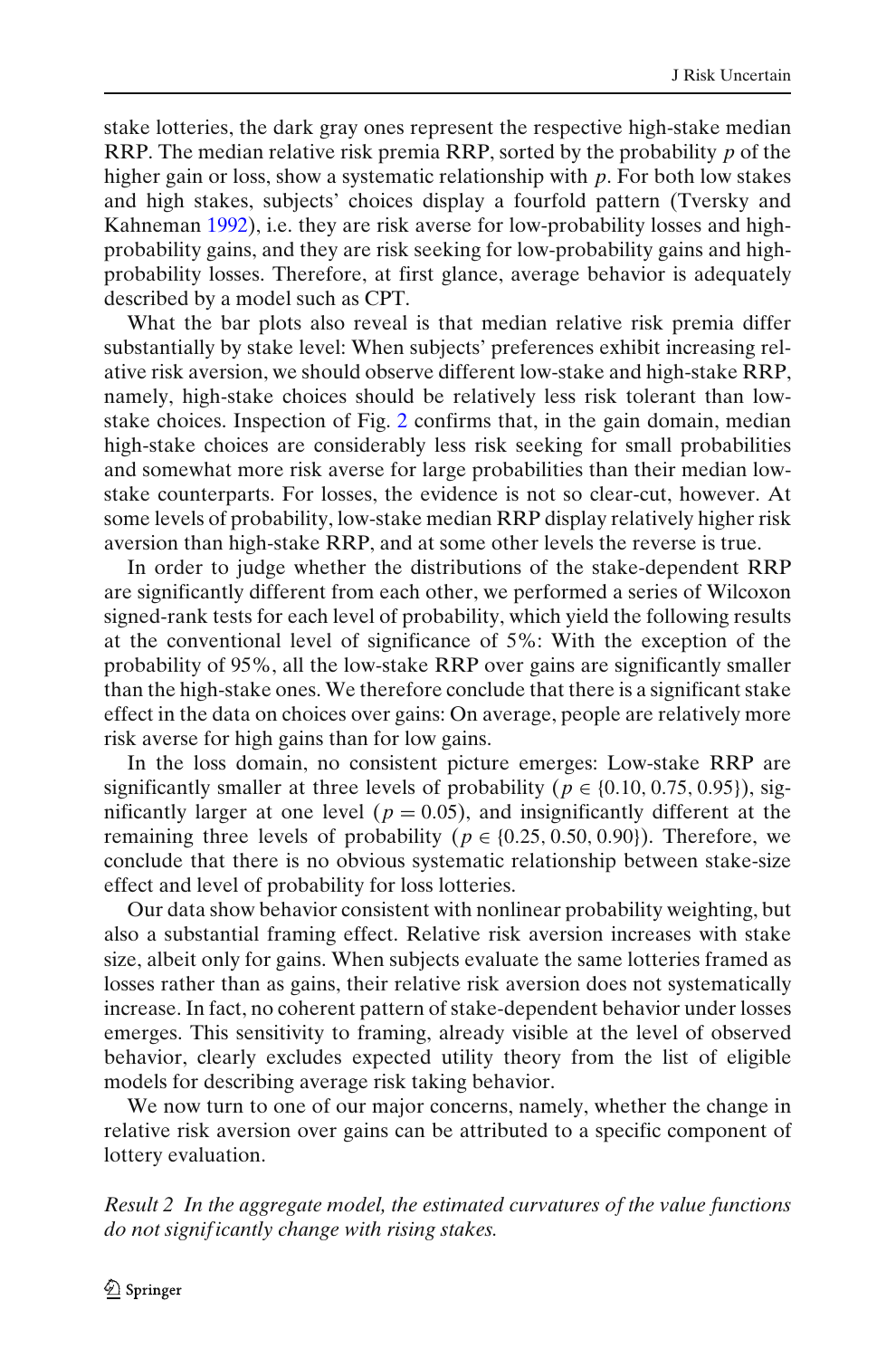|                     | Gains    |            |          |                     | Losses   |            |          |
|---------------------|----------|------------|----------|---------------------|----------|------------|----------|
|                     | Pooled   | <b>EUT</b> | Non-EUT  |                     | Pooled   | <b>EUT</b> | Non-EUT  |
|                     | (1)      | (2)        | (3)      |                     | (4)      | (5)        | (6)      |
| $\pi$               |          | 0.266      | 0.734    | $\pi$               |          | 0.266      | 0.734    |
|                     |          | (0.026)    | (0.026)  |                     |          | (0.026)    | (0.026)  |
| $\alpha_0$          | 0.467    | 0.996      | 0.430    | $\beta_0$           | 1.165    | 1.157      | 1.177    |
|                     | (0.109)  | (0.136)    | (0.116)  |                     | (0.110)  | (0.136)    | (0.120)  |
| $\alpha$ HIGH       | 0.047    | $-0.080$   | 0.066    | $\beta_{\rm HIGH}$  | $-0.038$ | $-0.137$   | $-0.106$ |
|                     | (0.158)  | (0.165)    | (0.167)  |                     | (0.162)  | (0.178)    | (0.178)  |
| $\gamma_0$          | 0.316    | 0.863      | 0.225    | $\gamma_0$          | 0.383    | 0.802      | 0.284    |
|                     | (0.012)  | (0.067)    | (0.013)  |                     | (0.012)  | (0.067)    | (0.012)  |
| <b>УНІGН</b>        | 0.056    | 0.026      | 0.058    | <b>YHIGH</b>        | 0.045    | 0.027      | 0.046    |
|                     | (0.012)  | (0.023)    | (0.012)  |                     | (0.012)  | (0.024)    | (0.012)  |
| $\delta_0$          | 1.304    | 0.952      | 1.265    | $\delta_0$          | 0.913    | 0.912      | 0.917    |
|                     | (0.076)  | (0.094)    | (0.080)  |                     | (0.052)  | (0.090)    | (0.058)  |
| $\delta_{\rm HIGH}$ | $-0.324$ | $-0.040$   | $-0.344$ | $\delta_{\rm HIGH}$ | 0.070    | 0.106      | 0.099    |
|                     | (0.095)  | (0.090)    | (0.098)  |                     | (0.077)  | (0.091)    | (0.087)  |
| ln L                | 31,536   |            | 32,580   |                     |          |            |          |
| Parameters          | 318      |            | 331      |                     |          |            |          |
| Observations        | 8,560    |            | 8,560    |                     |          |            |          |

<span id="page-14-0"></span>**Table 2** Classification of behavior: overall behavioral types

Standard errors in parentheses are based on the bootstrap with 2,000 replications. Parameter vectors include estimates of  $\hat{\xi}_i$  for domain- and individual-specific error parameters

*Support* Table 2 contains the parameter estimates for the decision model discussed in Section [2.](#page-6-0) For the time being, we focus on the average parameter estimates displayed in columns (1) and (4), labeled "Pooled". The curvature parameters of the value functions over low stakes are denoted by  $\alpha_0$  for gains and  $\beta_0$  for losses.<sup>11</sup>  $\alpha_{\text{HIGH}}$  and  $\beta_{\text{HIGH}}$  represent the corresponding estimated coefficients of the high-stake dummy HIGH, measuring the change in curvature brought about by increased stake levels. For both domains, the estimates for  $\alpha_{\text{HIGH}}$  and  $\beta_{\text{HIGH}}$  are small in size, and the bootstrapped standard errors, reported in parentheses below the respective point estimates, indicate that the coefficients are not significantly different from zero. Furthermore, when a restricted model with stake-invariant curvature parameters is estimated, the likelihood ratio test of the restricted model against the unrestricted one renders a p-value of 0.911. This test result implies that the hypothesis of equal curvatures over both ranges of outcomes cannot be rejected.

If the valuation of monetary outcomes were the carrier of increasing relative risk aversion over gains, the estimates of  $\alpha_{\text{HIGH}}$  would have to be negative, statistically significant and, presumably, quite sizable, since the specification of the value function as a power function can only accommodate constant relative

 $11$ The curvature for low-stake gains is estimated to be 0.467, in line with numerous previous findings (S[t](#page-32-0)ott [2006](#page-32-0)). The estimate for  $\beta_0$  amounts to 1.165, indicating slight concavity of the value function. However, its curvature is not statistically distinguishable for linearity. That the value function for losses is not convex, as predicted by prospect theory, is not an unusual finding (Abdellaou[i](#page-30-0) [2000](#page-30-0); Bruhin et al[.](#page-31-0) [2007\)](#page-31-0).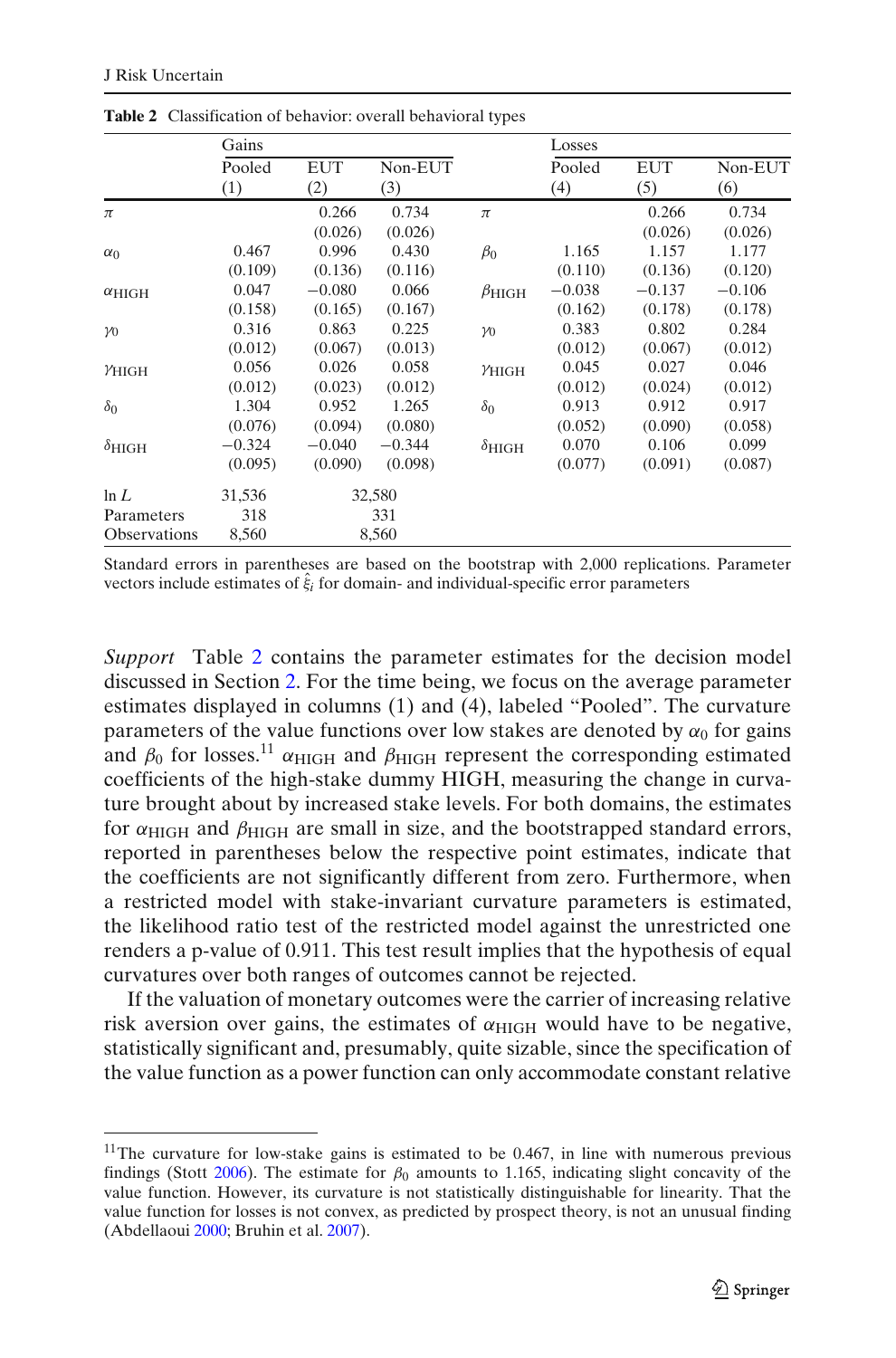risk aversion. As the estimation results show, however, this is not the case. Therefore, we conclude that changing attitudes towards monetary outcomes are not responsible for the observed increase in relative risk aversion. This finding also holds for alternative specifications of the value function that are sufficiently flexible to capture changing relative risk aversion, such as the expopower function introduced by Sah[a](#page-32-0) [\(1993\)](#page-32-0).

As the curvature of the value function is robust to stake size, the observed increase in relative risk aversion over gains has to be driven by the other component of lottery evaluation, probability weighting, as the next result confirms.

*Result 3 At the aggregate, high-gain probability weights deviate signif icantly from low-gain probability weights. No substantial dif ference in stake-dependent probability weights results for losses.*

*Support* We first discuss our findings for the gain domain. A first indication of the stake sensitivity of probability weights for gains can already be found in the bar plots in Fig. [2.](#page-12-0) The *dif ferences* in the observed stake-dependent RRP decrease markedly with increasing probability level, suggesting a substantial interaction effect. $^{12}$ 

Inspection of column (1) of Table [2](#page-14-0) confirms that the estimated change in the elevation of the curve, measured by  $\delta_{\text{HIGH}}$ , is significantly negative and substantial in size, implying a major decrease in elevation from 1.304 to 0.913. Moreover, the change in the slope of the probability weighting function  $\gamma$ <sub>HIGH</sub> is significantly positive (0.056), implying a slightly less strongly S-shaped curve for high stakes. The impact of these parameter changes on the shape of the probability weighting function can be examined in Fig. [3.](#page-16-0) The top panel of the figure shows, for each decision domain, the estimated probability weighting curves for low stakes, defined by  $HIGH = 0$ , plotted against the high-stake curves, defined by  $HIGH = 1$ . Evidently, the high-gain function is less elevated and slightly less strongly curved than the low-gain function, indicating a substantial decrease in probability weights.

However, significant changes in single parameter estimates do not tell the whole story. Since the probability weights are a nonlinear combination of two parameters, inference needs to be based on  $\gamma$  and  $\delta$  jointly. Therefore, the percentile bootstrap method (using 2,000 replications) was employed to

 $12$ The study on risky g[a](#page-32-0)ins by Kachelmeier and Shehata [\(1992\)](#page-32-0), conducted in Beijing as well, finds that stake size interacts significantly with probability level, which is in line with our findings, but their data set is not sufficiently rich to draw any conclusions on relative contributions of outcome valuation and probability weighting. Furthermore, observed certainty equivalents in our data set show a clearly defined fourfold pattern of risk attitudes for both low stakes and high stakes, whereas Kachelmeier and Shehata find practically no risk aversion in choices over low stakes. The authors attribute this lack of risk aversion to the specifics of their elicitation procedure: Certainty equivalents were elicited as minimum selling prices, which seems to have induced some kind of loss aversion in subjects' responses.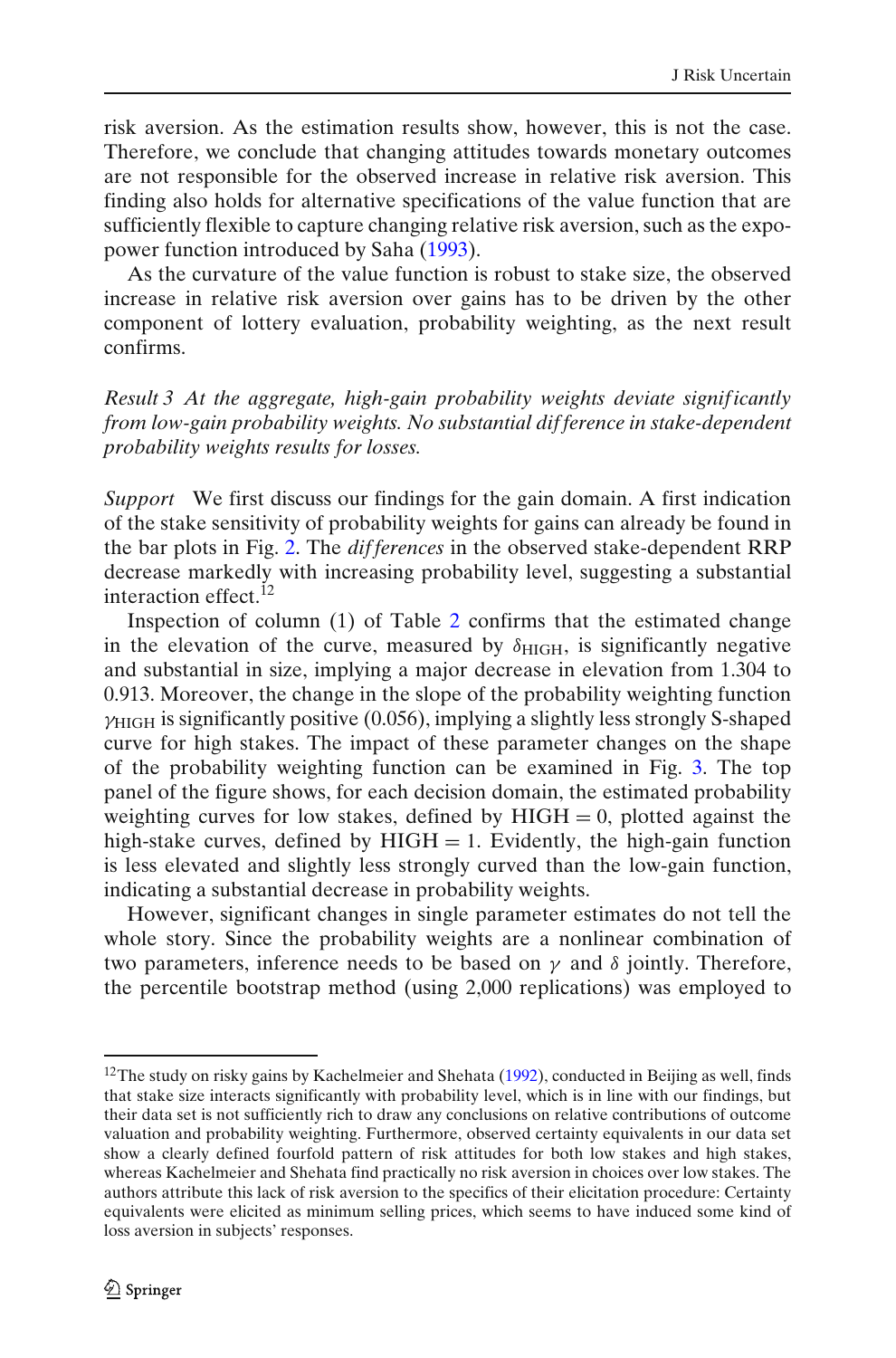<span id="page-16-0"></span>

**Fig. 3** Average probability weights by stake size. *Dashed lines*: 95%-confidence bands based on the percentile bootstrap method

construct the 95%-confidence bands for the difference in the low-stake and the high-stake probability weighting curves. In order to judge the overall effect of rising stakes on the shape of the probability weighting function, we inspect the bottom panel of Fig. 3, depicting the confidence bands for the stake-dependent differences in probability weights. Whenever a confidence band includes the zero line, the hypothesis of stake-invariant probability weights cannot be rejected. The graph on the left hand side for the gain domain, however, shows that the difference between low-gain probability weights and high-gain probability weights is indeed statistically significant over nearly the whole range of probabilities, mirroring our findings on the observed RRP. Therefore, we have conclusive evidence that the high-gain probability weighting curve departs significantly and substantially from the low-gain curve.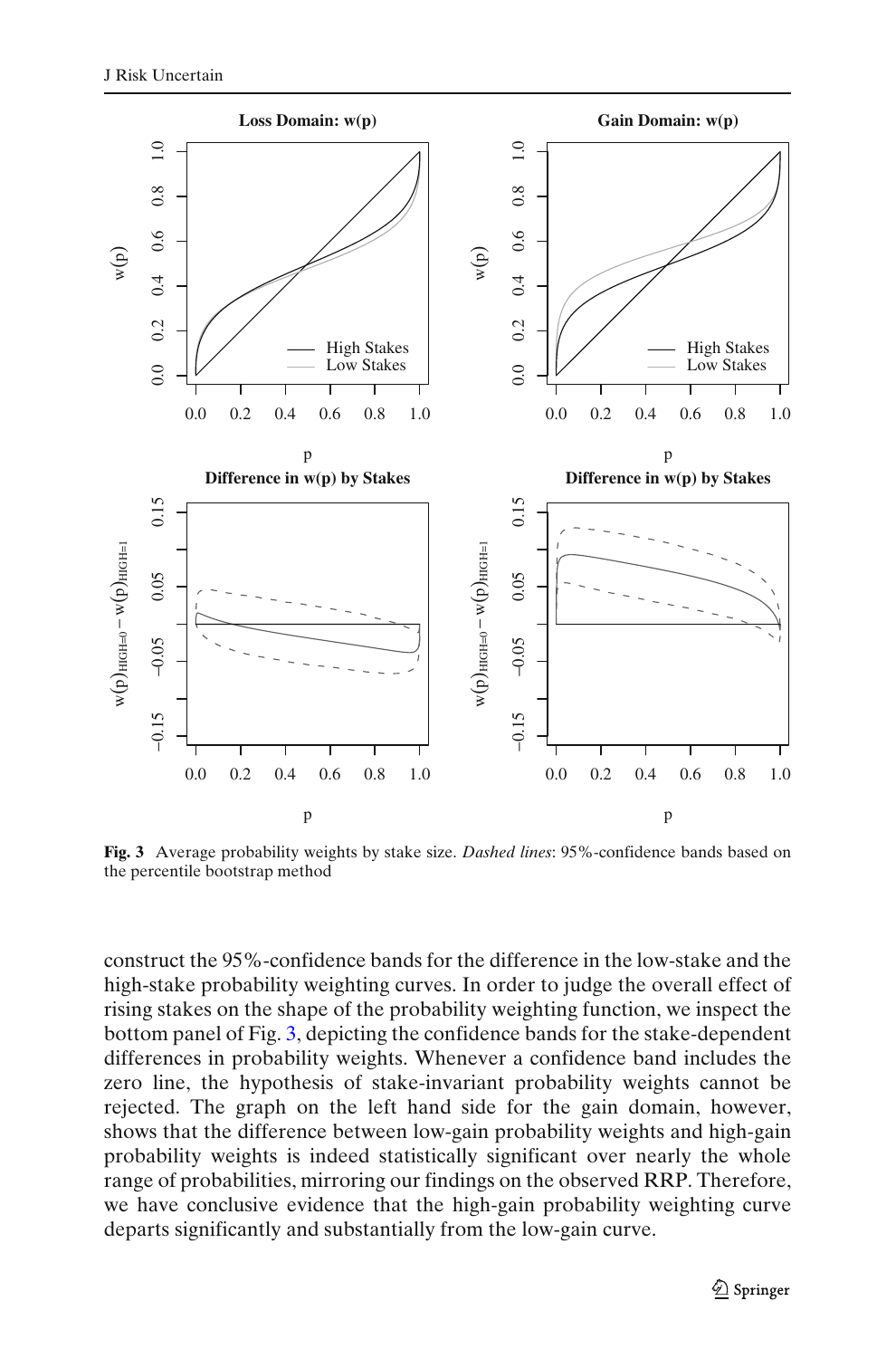In the domain of losses, a totally different picture emerges. The top panel of Fig. [3](#page-16-0) depicts practically overlapping low-loss and high-loss probability weighting curves. The high-loss curve is slightly less strongly S-shaped, which is also reflected in the significant parameter estimate for  $\gamma_{\text{HIGH}}$  in column (4) of Table [2,](#page-14-0) amounting to 0.045. However, this immaterial difference in the stake-dependent slope parameters does not imply a significant difference in the overall shape of the curves: The bottom panel of Fig. [3](#page-16-0) shows that the 95%-confidence band for the difference in the stake-dependent probability weighting curves over losses includes the zero line practically for all levels of probability. This finding implies that, in choices framed as losses, stake effects are negligible, in line with the lack of any stake-dependent pattern diagnosed in the observed RRP.

Our findings demonstrate that probability weights are the carrier of changing risk tolerance observed in the domain of gains, and suggest that prospect theory, and for that matter many other decision theories which postulate stakeindependent probability weighting, cannot adequately deal with risk taking choices involving major changes in stake levels.

## 3.2 Heterogeneous types of behavior

In the previous section we have only considered the evidence for the average decision maker. If there is heterogeneity in the population, in the sense that a single preference theory cannot adequately capture behavior, the parameter estimates of the pooled model may be misleading. For this reason, the analysis is extended to account for latent heterogeneity by estimating a finite mixture regression model.

So far we have not addressed the issue whether a finite mixture regression model is actually to be preferred over a single-component model in the first place, and what the number of groups *C* in the mixture model should be. In order to deal with these questions the researcher needs a criterion for assessing the correct number of mixture components. The literature on model selection in the context of mixture models is quite controversial, however, and there is no best solution.<sup>13</sup> For this reason, rather than relying on a single measure, we examine several criteria with differing characteristics to get a handle on the problem of model selection: the AIC, the BIC as well as the NEC. According to these criteria, the model which minimizes the respective criterion value should be preferred.

*Result 4 There is substantive heterogeneity in individual risk preferences rendering the aggregate model inferior to a mixture of two distinct types of behavior.*

<sup>&</sup>lt;sup>13"</sup>The problem of identifying the number of classes is one of the issues in mixture modeling with the least satisfactory treatment." (Wede[l](#page-33-0) [2002,](#page-33-0) p. 364).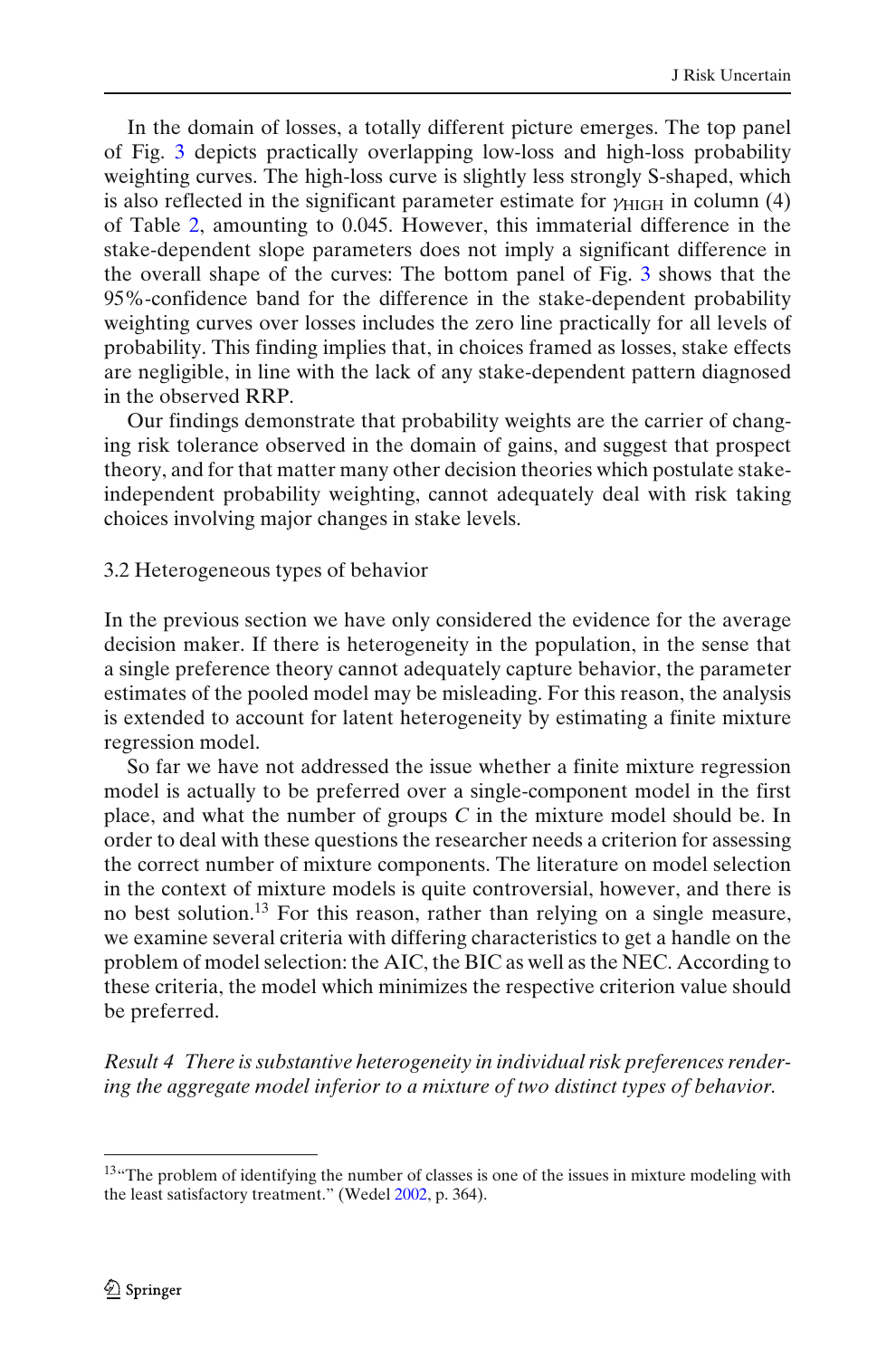| <b>Table 3</b> Model selection<br>criteria |       | AIC       | BIC       | <b>NEC</b> |
|--------------------------------------------|-------|-----------|-----------|------------|
|                                            | $C=1$ | $-62,436$ | $-60.193$ | n.a.       |
|                                            | $C=2$ | $-64.498$ | $-62.163$ | 0.0018     |
|                                            | $C=3$ | $-65,405$ | $-62.978$ | 0.0035     |

*Support* We calculated AIC, BIC and NEC for three different model sizes,  $C \in \{1, 2, 3\}$ , presented in Table 3.

AIC and BIC are highest at  $C = 1$ , thus  $C > 1$  is clearly favored over  $C = 1$ . As the NEC criterion is not defined for  $C = 1$ , Biernacki et al[.](#page-31-0) [\(1999\)](#page-31-0) argue in favor of a multi-component model if there is a  $C > 1$  with NEC( $C$ ) < 1, which clearly is the case here. Given the unanimous recommendation by all three criteria we conclude that a finite mixture model is superior to a representativeagent model.

With regard to the choice between  $C = 2$  and  $C = 3$ , the three-group classification seems to be favored by the classical criteria but not by NEC. From the point of view of entropy two groups are sufficient to characterize behavior. As entropy is generally extremely low for both the two-group and three-group classifications, both models seem quite sensible. However, it can be shown that for  $C = 3$  the majority type gets divided into two different subtypes exhibiting qualitatively similar parameter estimates whereas the minority type, which is quite distinct, remains stable in size as well as group membership.<sup>14</sup> As the three-group classification does not offer additional material insights, we limit our discussion to  $C = 2$ .

The low value of NEC in our analysis indicates that nearly all the individuals can be unambiguously assigned to one of the two types. This clean segregation can also be inferred from the distributions of the posterior probabilities of group assignment in Fig. [4:](#page-19-0)  $\tau_{\text{EUT}}$  denotes the posterior probability of belonging to the first group, which can be characterized, as we will demonstrate below, as expected utility maximizers ("EUT types"): The individuals' posterior probabilities of being an expected utility maximizer are either close to one or close to zero for practically all the individuals. The histogram also shows that the EUT group encompasses a minority of the decision makers, whereas the other group represents a majority of approximately 73% of the subjects.

The subsequent group of results addresses the focal questions: How can these two different types be characterized? And in which way do they react to rising stake levels?

<sup>14</sup>Results are available upon request.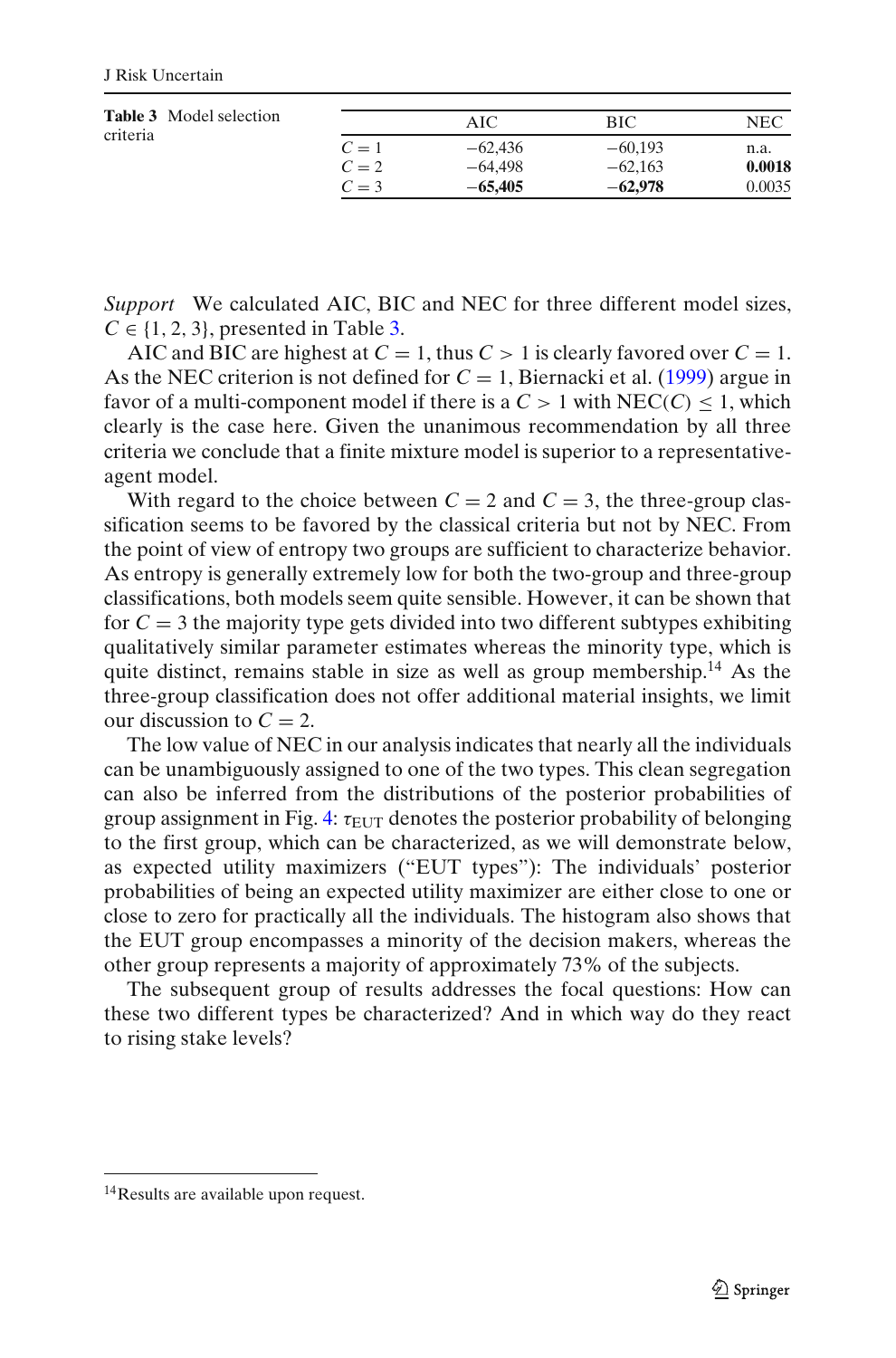<span id="page-19-0"></span>

**Distribution of Individual Probabilities of Being an EUT Type**



*3.2.1 Minority behavior*

*Result 5 The minority type, constituting about 27% of the subjects, can essentially be characterized as expected value maximizers over both low- and highoutcome ranges.*

*Support* The estimates of the behavioral parameters for the minority type are displayed in columns (2) and (5) of Table [2.](#page-14-0) The relative group size of the minority type is estimated to be 0.266, matching the size of the corresponding bar in the histogram of Fig. 4.

In order to be able to characterize decisions as consistent with expected value maximization, both the value functions and the probability weighting functions are required to be linear. Turning to outcome valuation, we observe that  $\alpha_0$  and  $\beta_0$  are not statistically distinguishable from one, as the standard errors reveal. Furthermore, the coefficients of the high-stake dummy are not significantly different from zero, indicating the robustness of the value function curvatures to increasing stake size. Therefore, we conclude that the value functions over both gains and losses are essentially linear and unresponsive to stake size.

Linearity of the second model component, probability weighting, holds if the parameter estimates for both  $\gamma$  and  $\delta$  are equal to one. The low-stake parameter estimates for  $\delta_0$  in columns (2) and (5) are not distinguishable from one, but the respective ones for  $\gamma_0$  are. However, inspection of the probability weighting curves in Fig. [5](#page-20-0) confirms that departures from linear probability weighting are insubstantial. Furthermore, for both gains and losses, no stake-size effect is visible in slope or elevation of the probability weighting curves, as both  $\gamma_{\text{HIGH}}$  and  $\delta_{\text{HIGH}}$  are insignificantly different from zero, and the 95%-confidence bands for the difference in the stake-dependent probability weighting curves include the zero line, as confirmed by the bottom panel of Fig. [5.](#page-20-0) These findings suggest that the minority type of decision makers behaves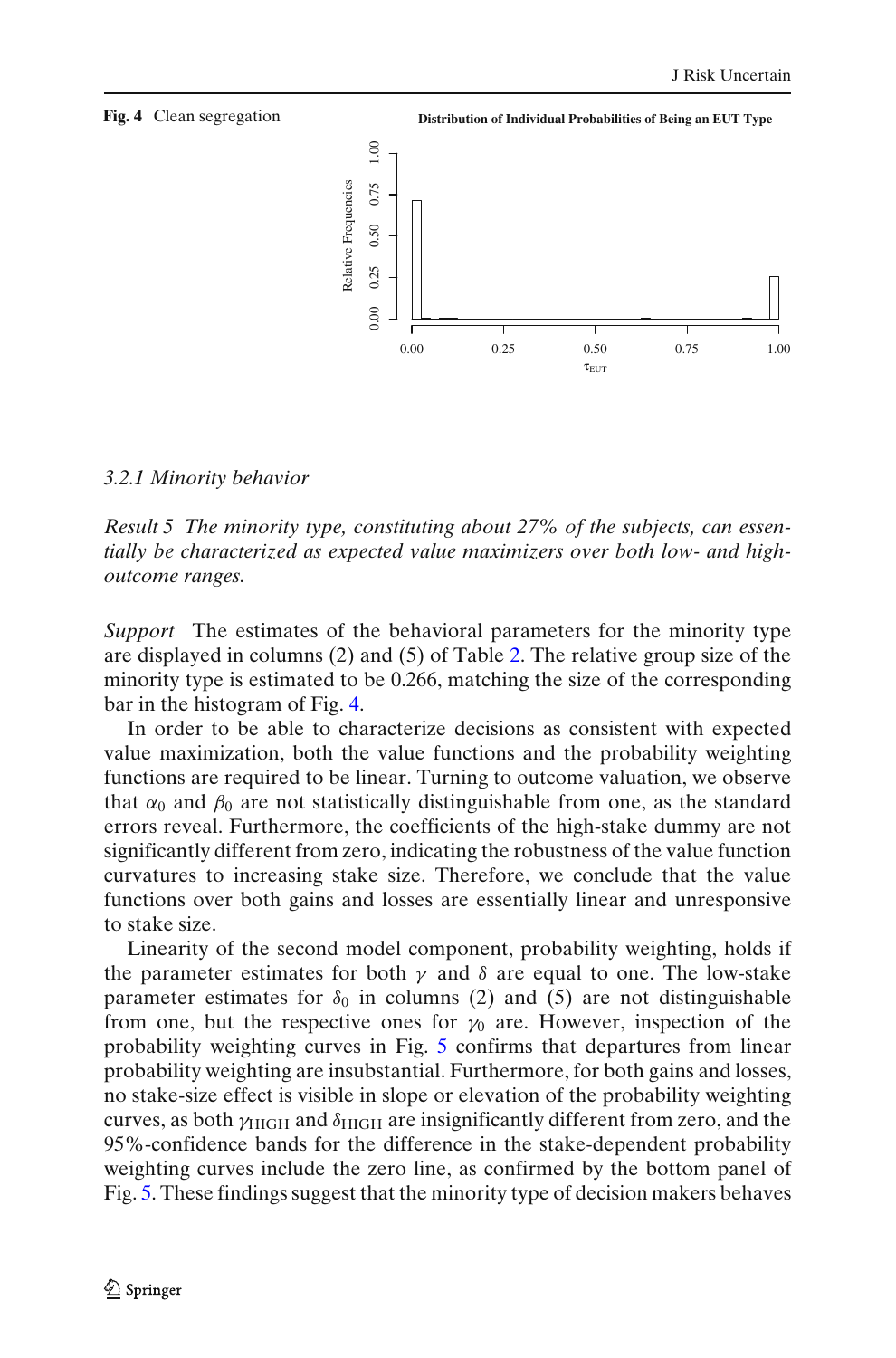<span id="page-20-0"></span>

**Fig. 5** Probability weights by stake size: EUT types. *Dashed lines*: 95%-confidence bands based on the percentile bootstrap method

essentially as expected value maximizers, and therefore consistently with EUT. These conclusions, based on the estimation results, also bear out at the level of observed behavior. The EUT types' median relative risk premia in the bottom panel of Fig. [6](#page-21-0) are close to zero, indicating near risk neutrality for both low stakes and high stakes.

Obviously, the minority's behavior is robust over the whole outcome range and can, therefore, not account for increasing relative risk aversion observed in the aggregate data. As the next result shows, the second group of individuals, constituting approximately 73% of the subjects, exhibit a completely different set of behavioral parameter values.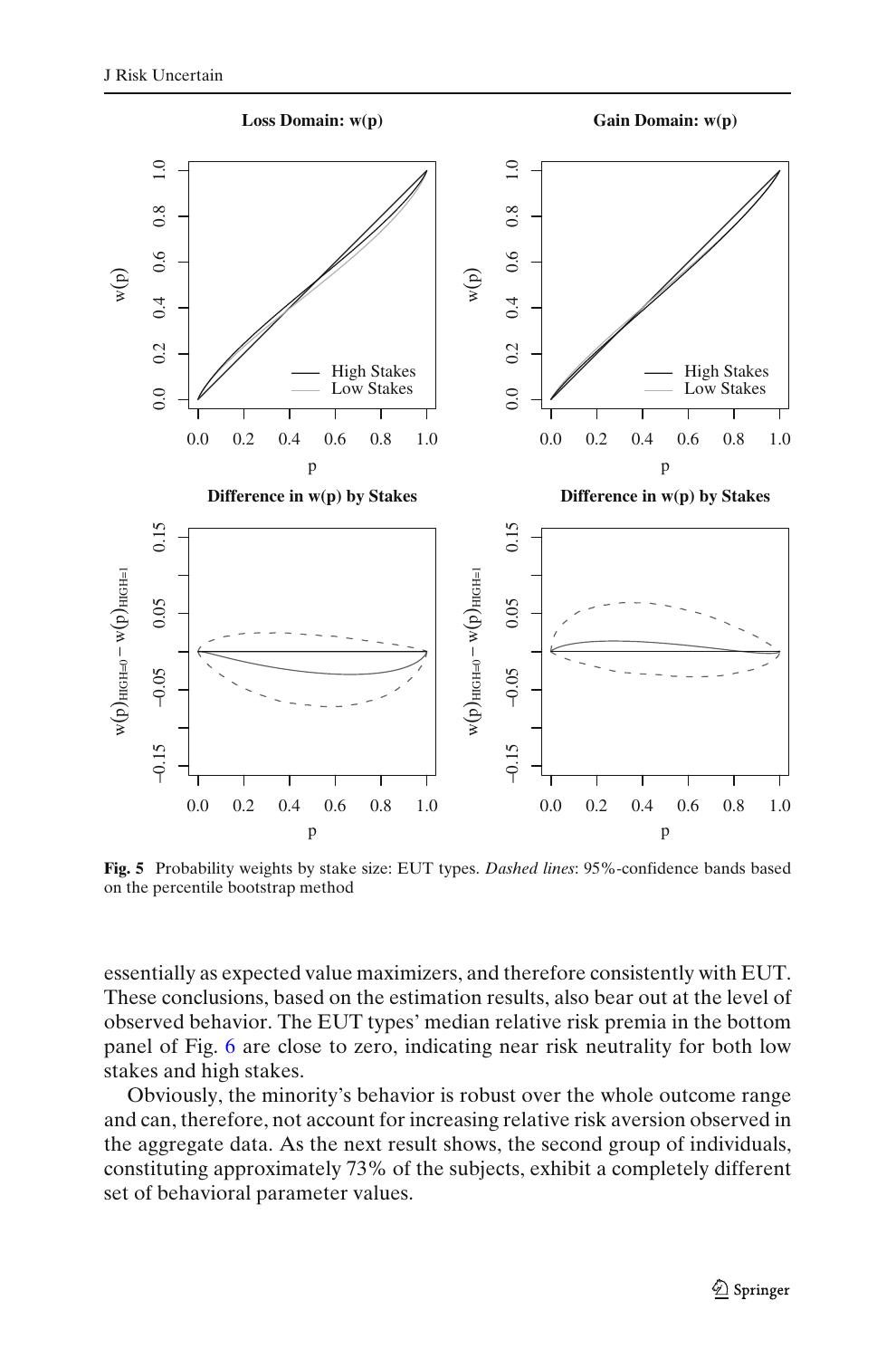<span id="page-21-0"></span>

**Fig. 6** Type-specific median relative risk premia by stake size

#### *3.2.2 Majority behavior*

*Result 6 The majority group's behavior is characterized by nonlinear probability weighting. Whereas value function parameters remain stable over the whole outcome range in both decision domains, probability weights for gains do not. The low-gain probability weighting curve is characterized by signif icantly more optimistic weighting of probabilities than the high-gain curve. No such ef fect is present in the probability weighting curves for losses, however.*

*Support* The majority group, labeled "Non-EUT", consists of about 73% of the individuals. As in the pooled model, value function parameter estimates of  $\alpha_{\text{HIGH}}$  and  $\beta_{\text{HIGH}}$  are not significantly different from zero, as can be seen in columns (3) and (6) in Table [2.](#page-14-0) Again, the observed change in relative risk aversion over gains cannot be attributed to the valuation of monetary outcomes.

In order to examine the stake-specific probability weighting curves for the majority group we inspect the top panel of Fig. [7.](#page-22-0) Our findings on the majority group's curves reflect the same patterns of stake sensitivity as the pooled ones do: For both gains and losses the curves are inverted S-shaped, and there is a major domain-specific difference. In the loss domain the stake-specific curves practically coincide, and their difference is not statistically significant, as the left hand side of the bottom panel of Fig. [7](#page-22-0) confirms. In the gain domain, however, we find the high-stake probability weighting curve to be substantially less elevated than the low-stake one. This change is brought about by the significant stake sensitivity of the elevation parameter over gains, reflected by the estimate for  $\delta_{\text{HIGH}}$ , -0.344 (see column (3) in Table [2\)](#page-14-0). The high-gain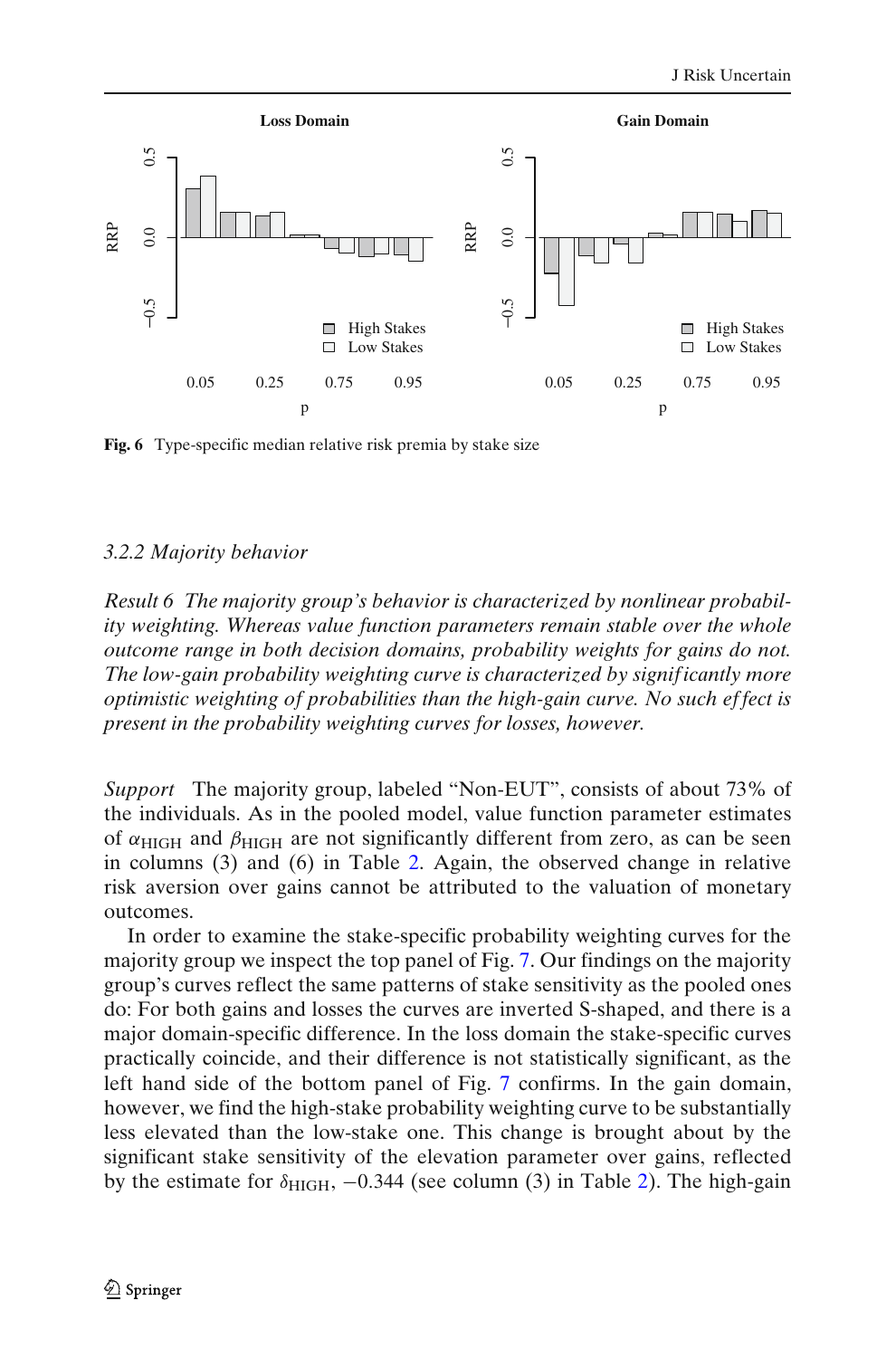<span id="page-22-0"></span>

**Fig. 7** Probability weights by stake size: non-EUT types. *Dashed lines*: 95%-confidence bands based on the percentile bootstrap method

probability weighting function is also slightly less curved than the low-gain one, as  $\gamma$ <sub>HIGH</sub> is estimated to be 0.058.

The joint impact of these parameter changes is statistically significant, as the right hand side of the bottom panel of Fig. 7 shows. Therefore, we conclude that increasing relative risk aversion over gains is mainly attributable to the Non-EUT types' behavior who weight high-gain probabilities significantly and substantially less optimistically than low-gain ones. These effects can also be traced back in the pattern of observed choices: The top panel of Fig. 7 displays a substantial stake-dependent difference, particularly over smaller probabilities, in the Non-EUT types' median RRP, which is much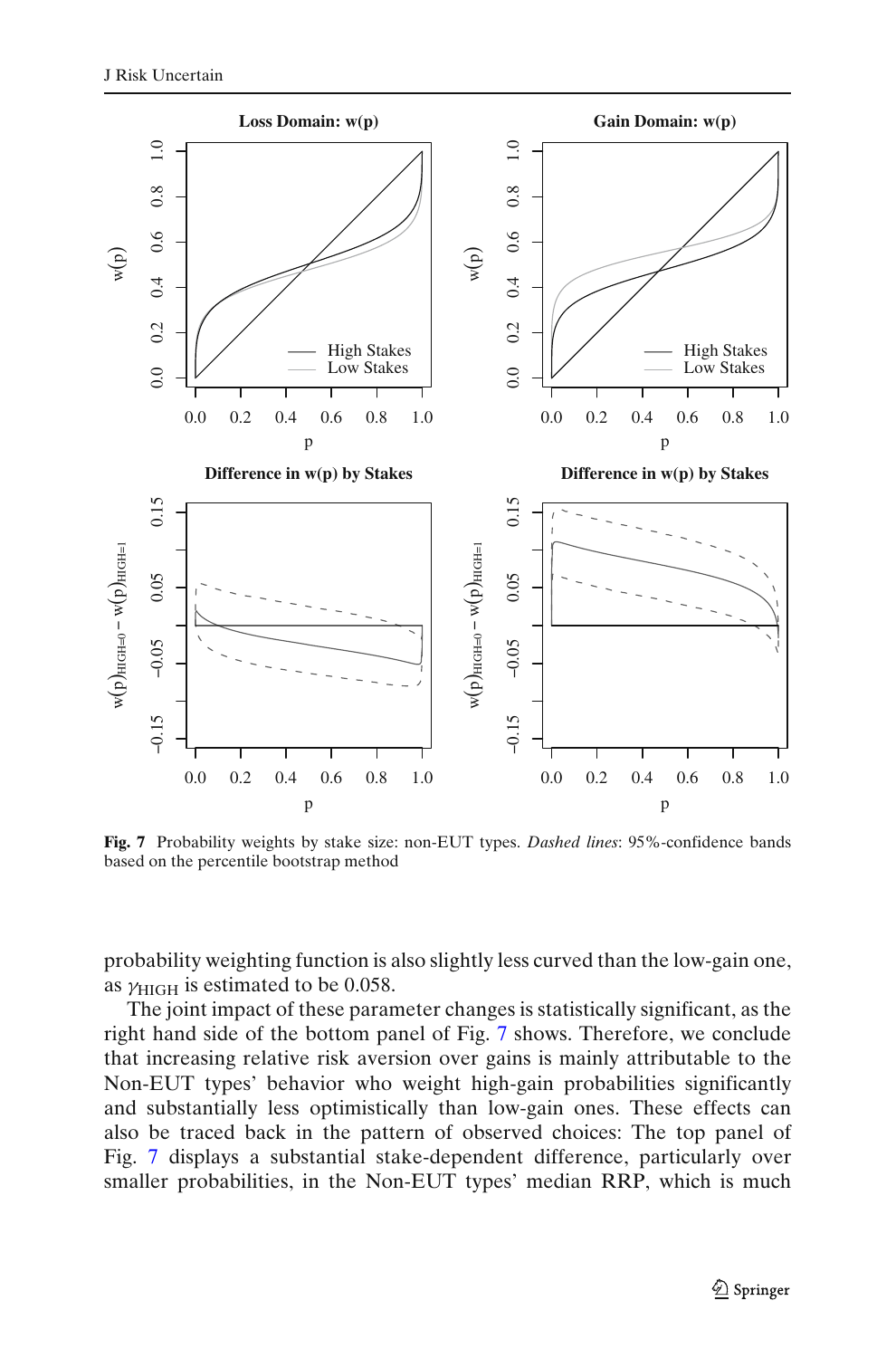<span id="page-23-0"></span>more pronounced than the respective difference in the pooled data, shown in Fig. [2.](#page-12-0)

The results of the finite mixture regression demonstrate that there is substantive heterogeneity in risk taking behavior, which may be glossed over when focusing on a single-preference model. Only one distinct group of individuals is prone to changing risk tolerance when stakes are increased. These Non-EUT types tend to evaluate low-gain prospects significantly more optimistically than high-gain prospects. Thus, prospect theory, even though designed to explain non-EUT behavior, cannot account for this change in relative risk aversion.

#### **4 Discussion and conclusions**

This paper pursues three goals. First, it studies the effect of substantial real payoffs, framed as gains and losses, on risk taking. Second, the paper analyzes the influence of rising stakes on the components of lottery evaluation, i.e. on the value and probability weighting functions. Third, it examines heterogeneity in risk taking behavior over varying stake levels. With regard to the first objective, we find a significant and sizable increase in relative risk aversion when gains are scaled up. In the domain of losses, however, no such clear effect is present in the data. We can only speculate on the potential reasons for this finding. One possible explanation is the use of different rules and heuristics when losses are at stake. This interpretation is supported by the empirical regularity that probability weights for gains differ systematically from probability weights for losses (Abdellaou[i](#page-30-0) [2000;](#page-30-0) Bruhin et al[.](#page-31-0) [2007\)](#page-31-0). Another possibility is the hypothetical nature of the losses in our experiment. Here, losses are effectively gains and only appear as losses due to the framing of the decisions. Such an interpretation is consistent with the absence of a clear stake effect for purely hypothetical losses in Etchart-Vincen[t](#page-31-0) [\(2004\)](#page-31-0). In any case, as subjects evaluate lotteries differently depending on the lotteries being framed as gains or as losses, expected utility theory is effectively ruled out as a valid description of behavior.

Concerning the second objective, we presented evidence that the increase in relative risk aversion over gains can be mainly attributed to a move of the average probability weighting function towards less optimistic weighting, whereas attitudes toward monetary payoffs remain essentially stable. That probability weights are the carrier of changing risk attitudes raises the question of the driving force behind this change. Unfortunately, little is known empirically about potential determinants of probability weights. However, evidence is accumulating that probability weights are systematically affected by specific characteristics of the decision situation. Not only do they vary with stake size but they are also sensitive to the delay of uncertainty resolution: Abdellaoui et al[.](#page-30-0) [\(2009](#page-30-0)) find that departure of the probability weighting function from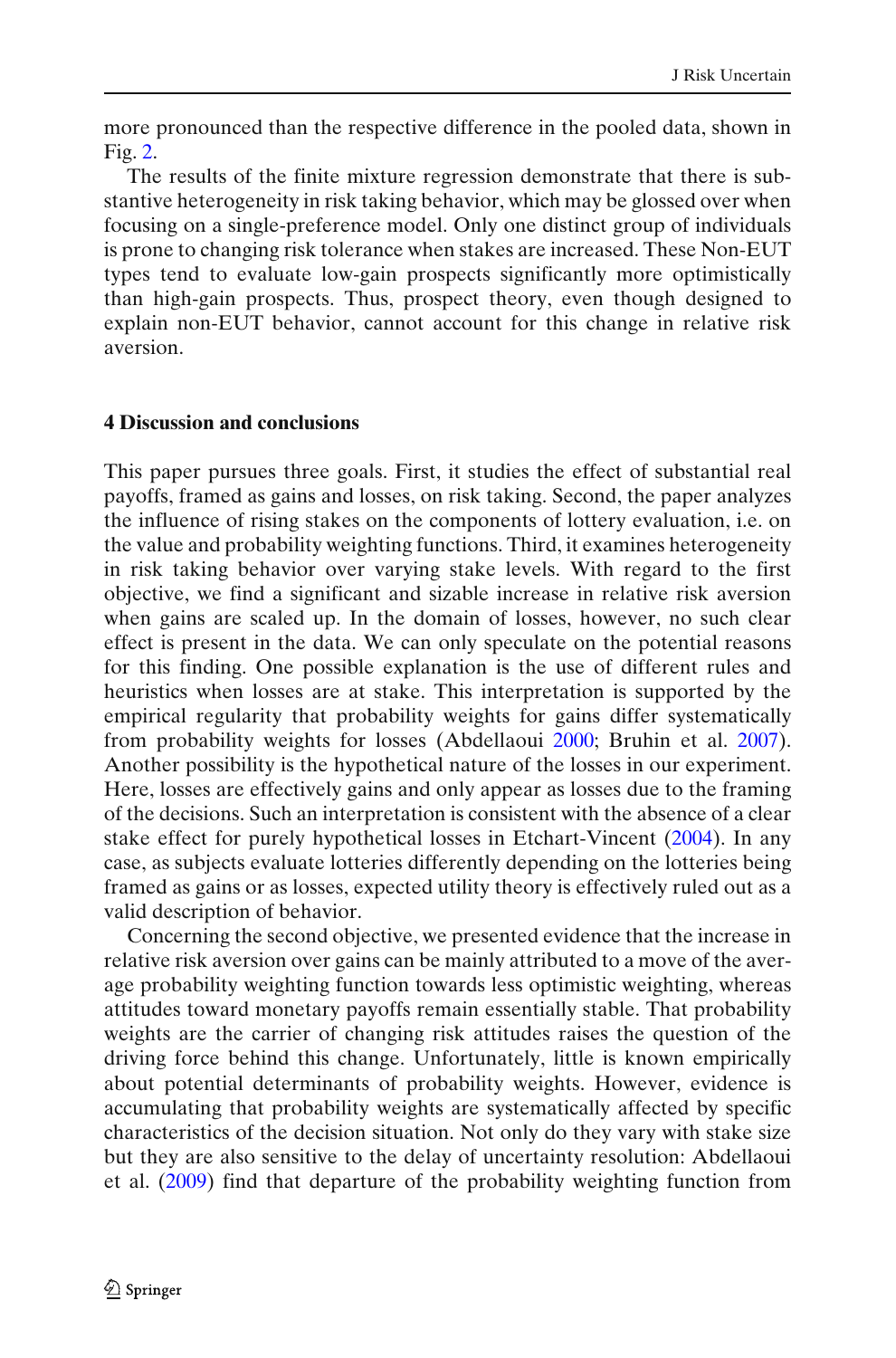linearity decreases with the delay of uncertainty resolution, resulting in an increase in risk tolerance over time (see also No[u](#page-32-0)ssair and Wu  $2006$ ).<sup>15</sup>

Recent generalizations of expected utility theory invoking emotions as rationale for probability weighting may offer a starting point for explaining the malleability of probability weights (Bel[l](#page-31-0) [1985](#page-31-0); Gu[l](#page-31-0) [1991](#page-31-0); Loomes and Sugde[n](#page-32-0) [1986;](#page-32-0) W[u](#page-33-0) [1999\)](#page-33-0). Walthe[r](#page-33-0) [\(2003\)](#page-33-0), for instance, shows that an inverse S-shaped probability weighting function emerges endogenously from utility maximization when a decision maker's utility depends not only on monetary payoffs but also on elation and disappointment anticipated to materialize at uncertainty resolution. In particular, over- and underweighting of probabilities is driven by the balance of elation proneness and disappointment aversion: The stronger is disappointment aversion relative to elation proneness, the broader will be the range of pessimistically weighted gain probabilities and vice versa.

Such an affect-based approach may provide a unifying explanation for the observed stake and delay dependence of probability weights *if relative* disappointment aversion significantly interacts with the context of the deci*sion situation*. <sup>16</sup> In the case of stake dependence, it seems plausible that, when stakes increase substantially, anticipated feelings of disappointment get stronger relative to the elation one expects to feel when an advantageous lowprobability event materializes. This effect would shift the probability weighting curve downwards and induce relatively higher risk aversion. With regard to uncertainty resolution the vividness of anticipated emotions might generally be lower for delayed lotteries than for immediately resolved ones, which would result in the probability weighting curve getting less strongly S-shaped.<sup>17</sup> To our knowledge, the theory of affective utility has not been directly tested [e](#page-32-0)mpirically.<sup>18</sup> However, the study by Rottenstreich and Hsee  $(2001)$  may be interpreted as preliminary evidence for affect sensitivity of probability weights: The authors report that people tend to be less responsive to probabilities

<sup>&</sup>lt;sup>15</sup>Similarly to our findings, the delay dependence of risk tolerance is solely due to a change in probability weights whereas delay has no discernible effect on the valuation of monetary outcomes.

<sup>&</sup>lt;sup>16</sup>Such an interaction effect is not modeled by affective utility theories, as intensity of anticipated emotions is assumed to be independent of lottery characteristics.

 $17$ In principle, the framework of affective utility could also account for the absence of a stake effect for losses as well. Our Chinese subjects exhibit comparatively strong elation proneness over low-stake gains which diminishes considerably for high-stake gains. In the domain of low-stake losses elation seeking and disappointment aversion are more equally balanced in the first place and, therefore, there may be less leeway for decreasing elation proneness further. Note that the probability weighting curves for losses closely resemble the curve for high-stake gains. Of course, this conjecture is purely speculative.

<sup>&</sup>lt;sup>18</sup>Abdellaoui and Bleichrod[t](#page-30-0) [\(2007\)](#page-30-0) tested Gul's theory of disappointment aversion and found it to be too parsimonious to explain their data.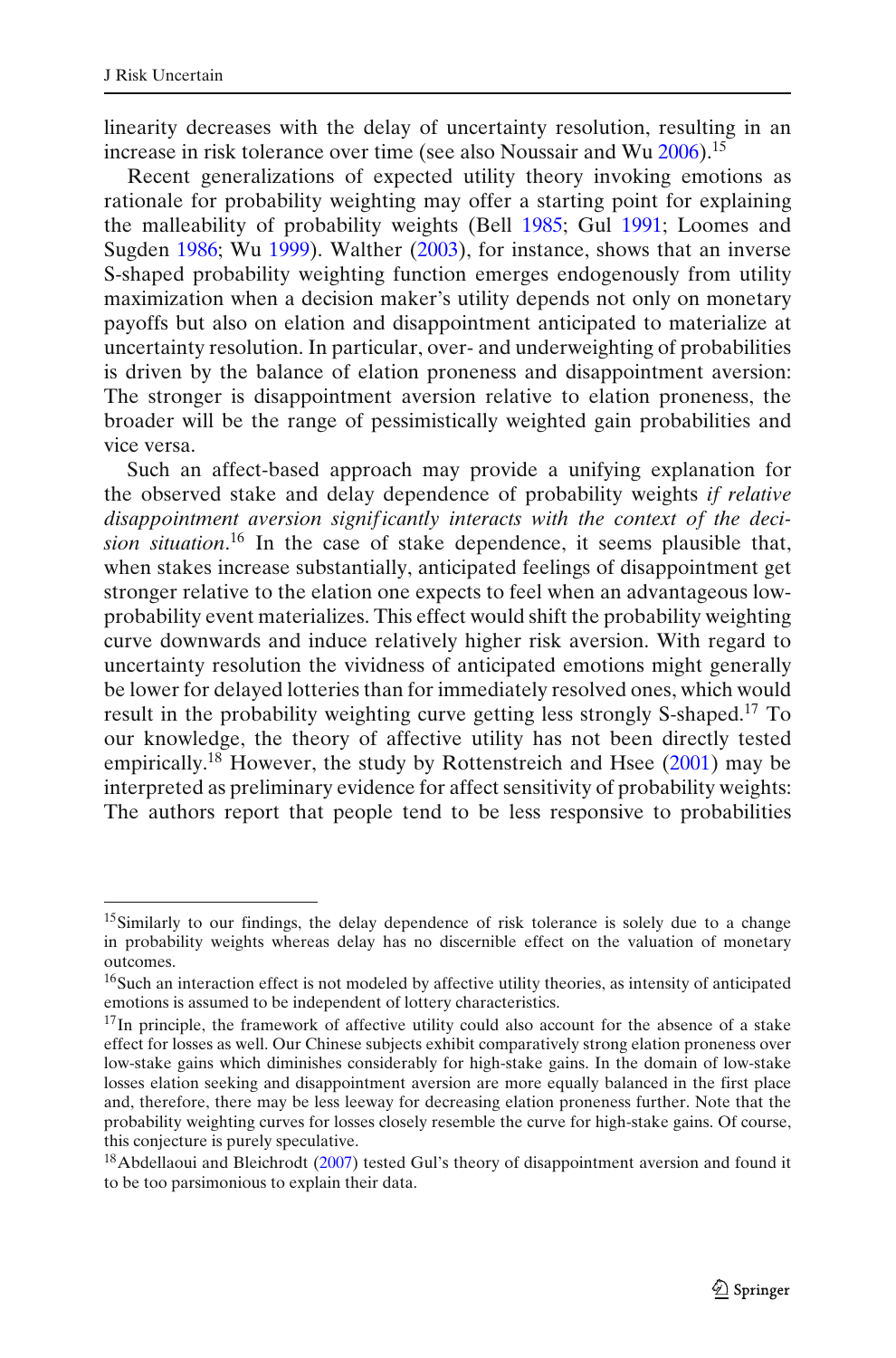when they react to emotion-laden targets, such as a kiss by one's favorite movie star or an electric shock, than they do in the case of comparatively pallid monetary outcomes. Moreover, van Winden et al[.](#page-32-0) [\(2008](#page-32-0)) have recently shown that the intensity of hope and worry indeed decline with the delay of uncertainty resolution, supporting our conjecture.

Our results pose a number of potential problems to both theoretical and applied economics. As most theories of decision under risk typically assume separability of probability weights and outcome valuation, decision models may misrepresent risk preferences considerably when probability weights interact with the size of payoffs or other lottery characteristics in a material way. Our findings suggest that such an interaction with stake size is significant and substantial, which renders rank-dependent models, such as prospect theory, questionable when risk preferences over a wide range of outcomes are concerned. Models of affective utility, on the other hand, seem to be a promising point of departure but need to be extended to account for interaction effects as well.

In pursuing our third major objective, we demonstrated that there is substantive heterogeneity which can be parsimoniously characterized by two distinct behavioral types who either weight probabilities near linearly or nonlinearly with only the latter type exhibiting increasing relative risk aversion. Two clearly segregated groups of comparable size and characteristics were also found in two independent Swiss data sets (Bruhin et al[.](#page-31-0) [2007](#page-31-0)) and, for choices over gains only, in a British data set (Conte et al[.](#page-31-0) [2007\)](#page-31-0), which suggests that this mix of preference types seems to be quite robust for the class of decisions studied here.

The question of heterogeneity is an important one in many economic contexts. For example, it drives the division of labor in organizations, the development of human capital and it may create strong selection of participants into particular markets. Moreover, heterogeneity may make the marginal individual quite different from the average one, which might be problematic for representative-agent models used in macroeconomics and finance (Camere[r](#page-31-0) [2006](#page-31-0); Cohen and Eina[v](#page-31-0) [2007](#page-31-0)). In addition, heterogeneity drives the market interactions of rational and boundedly rational agents. Theoretical and experimental work on market aggregation has shown that the mix of rational and irrational actors may be crucial for the aggregate outcome (Russell and Thale[r](#page-32-0) [1985](#page-32-0); Haltiwanger and Waldma[n](#page-31-0) [1985](#page-31-0), [1989](#page-31-0); Fehr and Tyra[n](#page-31-0) [2005,](#page-31-0) [2008](#page-31-0)). This literature demonstrates that whether individual mistakes would be erased or magnified depends on the nature of strategic interdependence. When behaviors are strategic complements, even a minority of players may be pivotal for the market outcome. Substantive heterogeneity is also important for economic policy. Regulatory policy should be designed in such a way that it creates large benefits for those who make errors, while imposing little or no harm on those who are fully rational. In order to be able to gauge a program's total net benefits the regulator needs to know the mix of behavioral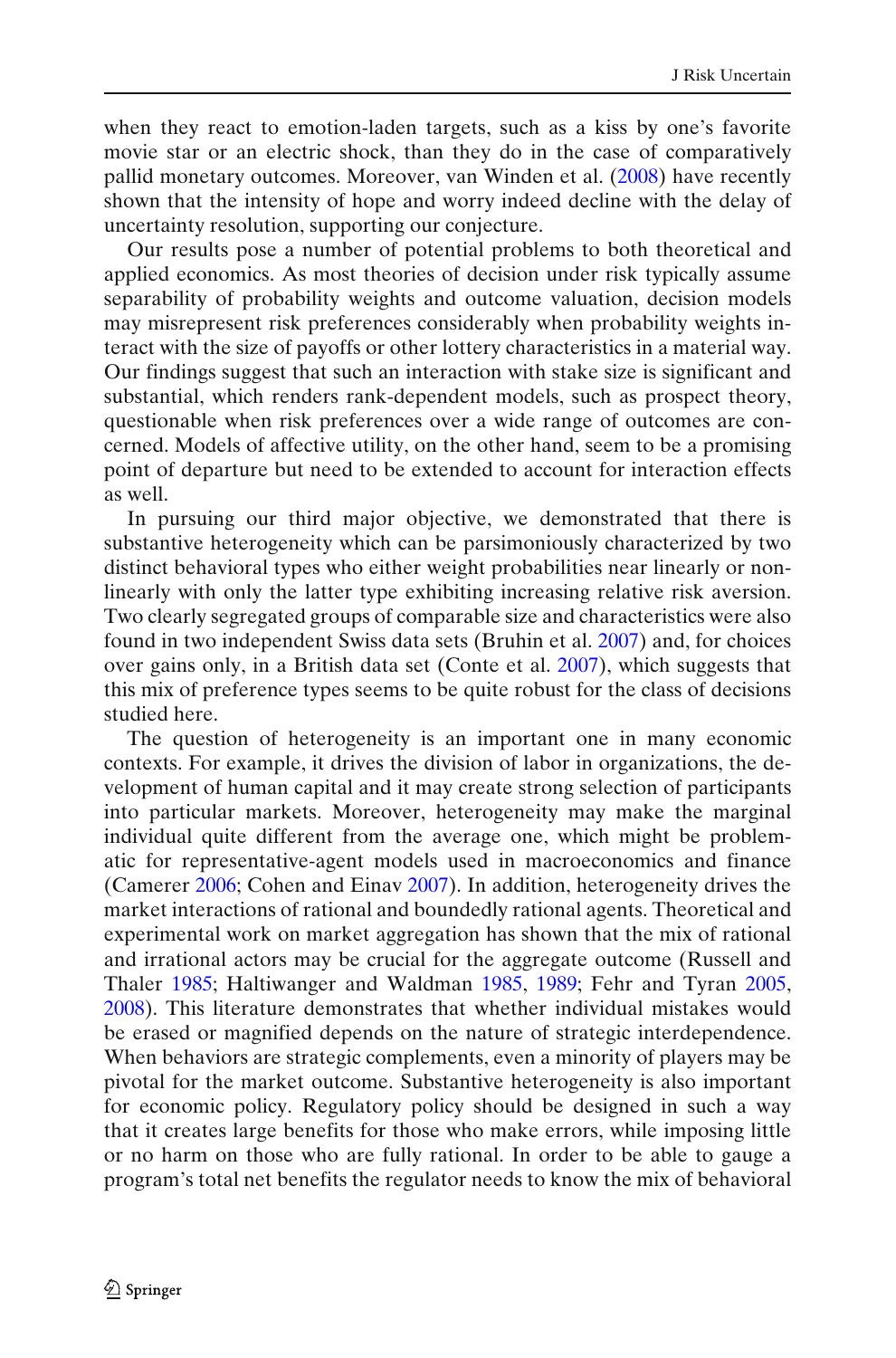<span id="page-26-0"></span>types. Therefore, knowing the composition of the population is important for designing cost efficient programs and regulations.

It is an open question whether nonlinear probability weighting should be considered as irrational. In Walther's model of affective utility nonlinear probability weighting is a consequence of utility maximization and, thus, not irrational *per se*. However, there is evidence that *anticipated* emotions deviate significantly from *experienced* emotions, which drives a wedge between decision utility and experienced utility, the ultimate standard for welfare judgments (Kahneman et al[.](#page-32-0) [1997;](#page-32-0) van Winden et al[.](#page-32-0) [2008\)](#page-32-0). If nonlinear probability weights are manifestations of systematic errors utility maximization is based on the wrong premises and, consequently, behavior is merely boundedly rational. Therefore, investigation into the mechanisms underlying the malleability of probability weights should be high on the list of priorities for future research. Moreover, many real world decisions involve substantial risky payoffs as well as delayed resolution of uncertainty which may have countervailing effects on risk tolerance. New carefully designed experiments are called for that vary stake size and delay in order to derive meaningful parameter estimates which are useful for applied economics. Finally, future research needs to examine the robustness of our results with respect to other characteristics of the decision situation, such as complexity. It may well be the case that parameter estimates as well as the mix of behavioral types will change when decision tasks become more complex.

**Acknowledgements** We are particularly thankful to Mei Wang, Xiaofei Xie, Marc Schuerer, Ernst Fehr, George Loewenstein, and Roberto Weber, to the participants of the ESA World Conference 2007, the EEA-ESEM 2008 and the Behavioral Decision Research Seminar at Carnegie Mellon University, as well as to an anonymous referee. The usual disclaimer applies. This research was supported by the Swiss National Science Foundation (Grant 100012-109907).

#### **Appendix A: Domain-specific behavior**

The main goal of estimating a finite mixture model is to classify each individual to one of *C* different behavioral types. Our econometric model, as specified in Eq. [8,](#page-10-0) requires that each individual belongs to only one behavioral type, even though the behavioral parameters of each type are domain specific and may be different for decisions framed as gains or as losses. This makes the model very flexible in classifying the individuals into types which may exhibit domain-specific behavioral patterns, but retains the individual as unit of classification.

However, one can also estimate the finite mixture model separately for each domain. In such a case, behavioral types are only characterized within their specific domain and, consequently, each individual will be classified into two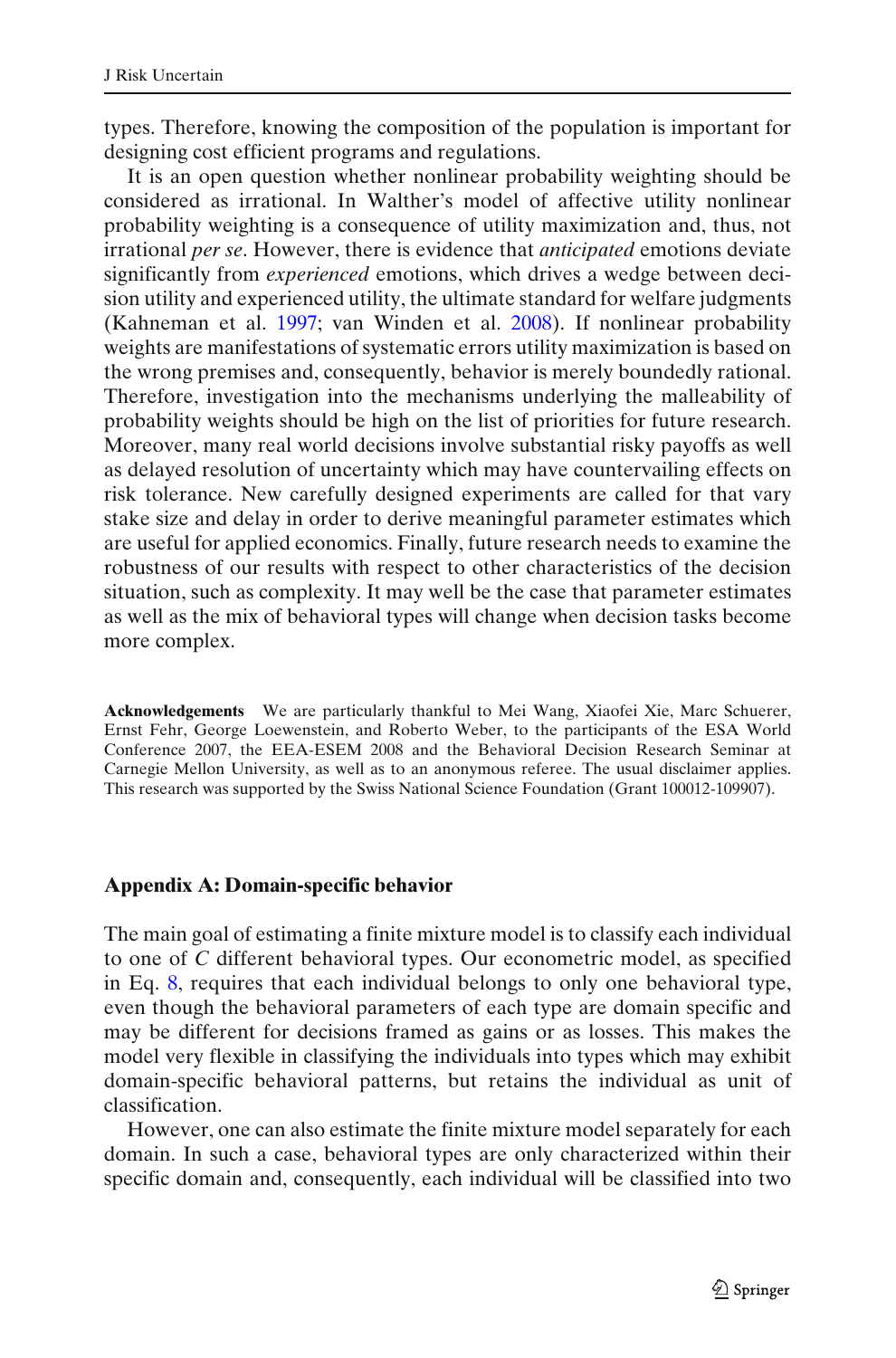types, one for decisions framed as gains and the other for decisions framed as losses. The (overall) log likelihood of such a specification,

$$
\ln \tilde{L}(\tilde{\Psi}; ce, \mathcal{G}) = \left[ \sum_{i=1}^{N} \ln \sum_{c=1}^{C} \tilde{\pi}_{c}^{(w)} f\left( ce_{i}^{(w)}, \mathcal{G}^{(w)}; \tilde{\theta}_{c}^{(w)}, \tilde{\xi}_{i}^{(w)}\right) \right] + \left[ \sum_{i=1}^{N} \ln \sum_{c=1}^{C} \tilde{\pi}_{c}^{(l)} f\left( ce_{i}^{(l)}, \mathcal{G}^{(l)}; \tilde{\theta}_{c}^{(l)}, \tilde{\xi}_{i}^{(l)}\right) \right],
$$
(9)

is completely separable into decisions framed as gains,  $(w)$ , and decisions framed as losses, (*l*). Note that since the above model (9) does not nest the original model [\(8\)](#page-10-0) we cannot test these two specifications against each other. Nevertheless, as Table 4 shows, the separated model achieves a lower log likelihood than the original model, the estimates of which are displayed in Table [2,](#page-14-0) even though it has one more parameter. It also results in a higher value of the BIC (−62,058 vs. −62,163). This shows that the above specification is clearly inferior to domain-independent typing.

At the level of individual type assignment, the main difference between the domain-specific model and the domain-independent one is that 13 people, identified as overall EUT type, move to the Non-EUT group for gains, which explains the lower percentage of EUT types in the domain-specific model (19.5% vs. 26.6%).

|                                   | Gains                          |                                |                                |                     | Losses                      |                             |                             |
|-----------------------------------|--------------------------------|--------------------------------|--------------------------------|---------------------|-----------------------------|-----------------------------|-----------------------------|
|                                   | Pooled<br>(1)                  | <b>EUT</b><br>(2)              | Non-EUT<br>(3)                 |                     | Pooled<br>(4)               | <b>EUT</b><br>(5)           | Non-EUT<br>(6)              |
| $\pi$                             |                                | 0.195<br>(0.067)               | 0.805<br>(0.067)               | $\pi$               |                             | 0.275<br>(0.032)            | 0.725<br>(0.032)            |
| $\alpha_0$                        | 0.467<br>(0.109)               | 1.028<br>(0.178)               | 0.428<br>(0.115)               | $\beta_0$           | 1.165<br>(0.110)            | 1.165<br>(0.134)            | 1.174<br>(0.121)            |
| $\alpha$ HIGH                     | 0.047<br>(0.158)               | $-0.080$<br>(0.155)            | 0.078<br>(0.168)               | $\beta_{\rm HIGH}$  | $-0.038$<br>(0.162)         | $-0.124$<br>(0.166)         | $-0.112$<br>(0.175)         |
| $\gamma_0$                        | 0.316                          | 0.913                          | 0.241                          | $\gamma_0$          | 0.383                       | 0.782                       | 0.279                       |
| YHIGH                             | (0.012)<br>0.056               | (0.120)<br>0.019               | (0.027)<br>0.058               | <b>YHIGH</b>        | (0.012)<br>0.045            | (0.076)<br>0.032            | (0.015)<br>0.046            |
| $\delta_0$                        | (0.012)<br>1.304               | (0.023)<br>0.914               | (0.013)<br>1.287               | $\delta_0$          | (0.012)<br>0.913            | (0.025)<br>0.906            | (0.012)<br>0.915            |
| $\delta_{\rm HIGH}$               | (0.076)<br>$-0.324$<br>(0.095) | (0.147)<br>$-0.018$<br>(0.106) | (0.087)<br>$-0.357$<br>(0.097) | $\delta_{\rm HIGH}$ | (0.052)<br>0.070<br>(0.077) | (0.094)<br>0.103<br>(0.087) | (0.059)<br>0.101<br>(0.085) |
| $\ln L$                           | 31,536                         | 16,132                         |                                |                     | 31,536                      |                             | 16,401                      |
| Parameters<br><b>Observations</b> | 318<br>8,560                   | 166<br>4,278                   |                                |                     | 318<br>8,560                |                             | 166<br>4,282                |

**Table 4** Classification of behavior: domain-dependent types

Standard errors in parentheses are based on the bootstrap with 2,000 replications. Parameter vectors include estimates of  $\hat{\xi}_i$  for domain- and individual-specific error parameters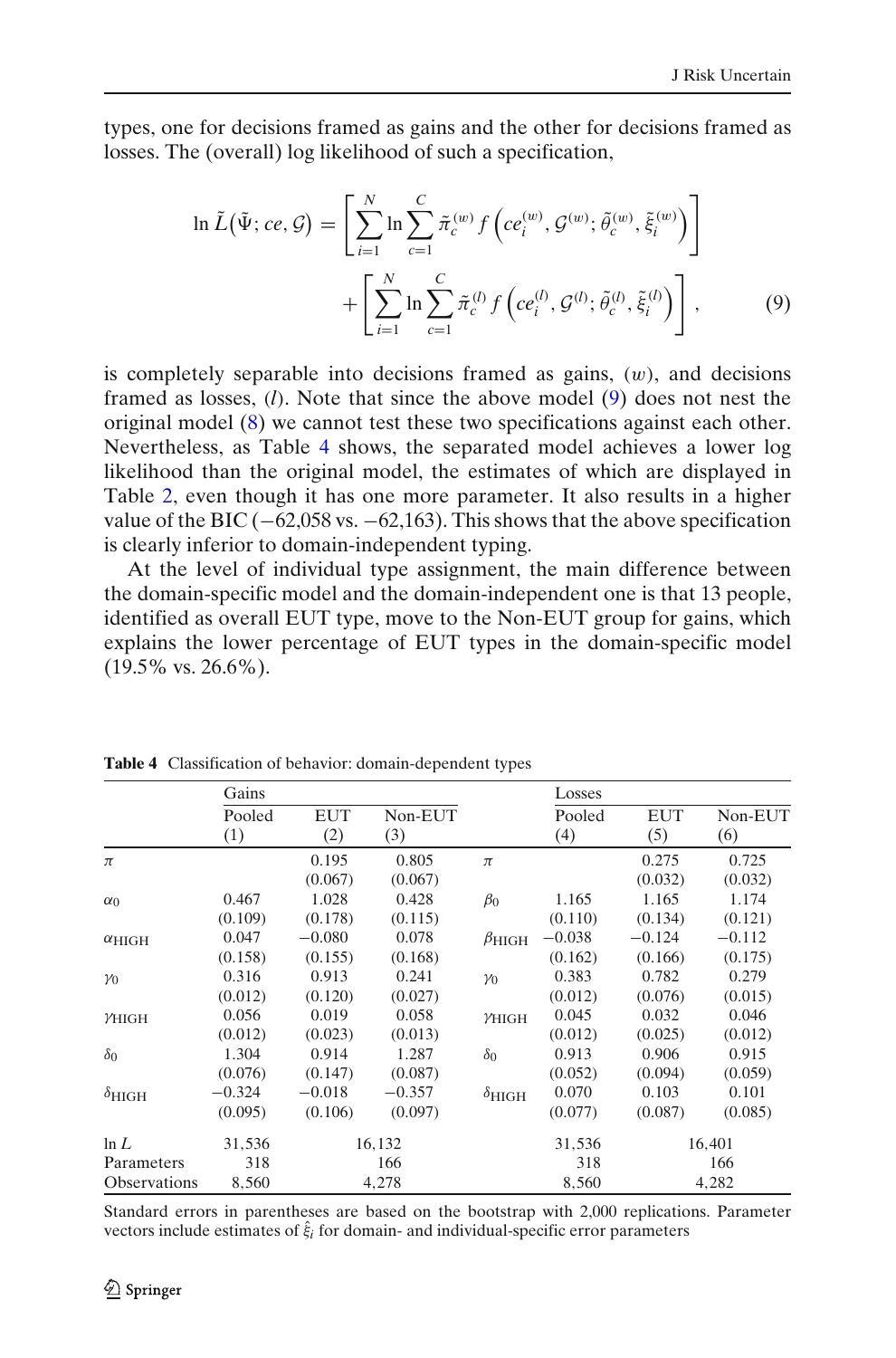

<span id="page-28-0"></span>

**Fig. 8** Distributions of estimated  $\hat{\xi}_i$  by domain

## **Appendix C: Estimation of the finite mixture regression model**

As it is generally the case in finite mixture models, direct maximization of the log likelihood function

$$
\ln L(\Psi; ce, \mathcal{G}) = \sum_{i=1}^{N} \ln \sum_{c=1}^{C} \pi_c f(ce_i, \mathcal{G}; \theta_c, \xi_i)
$$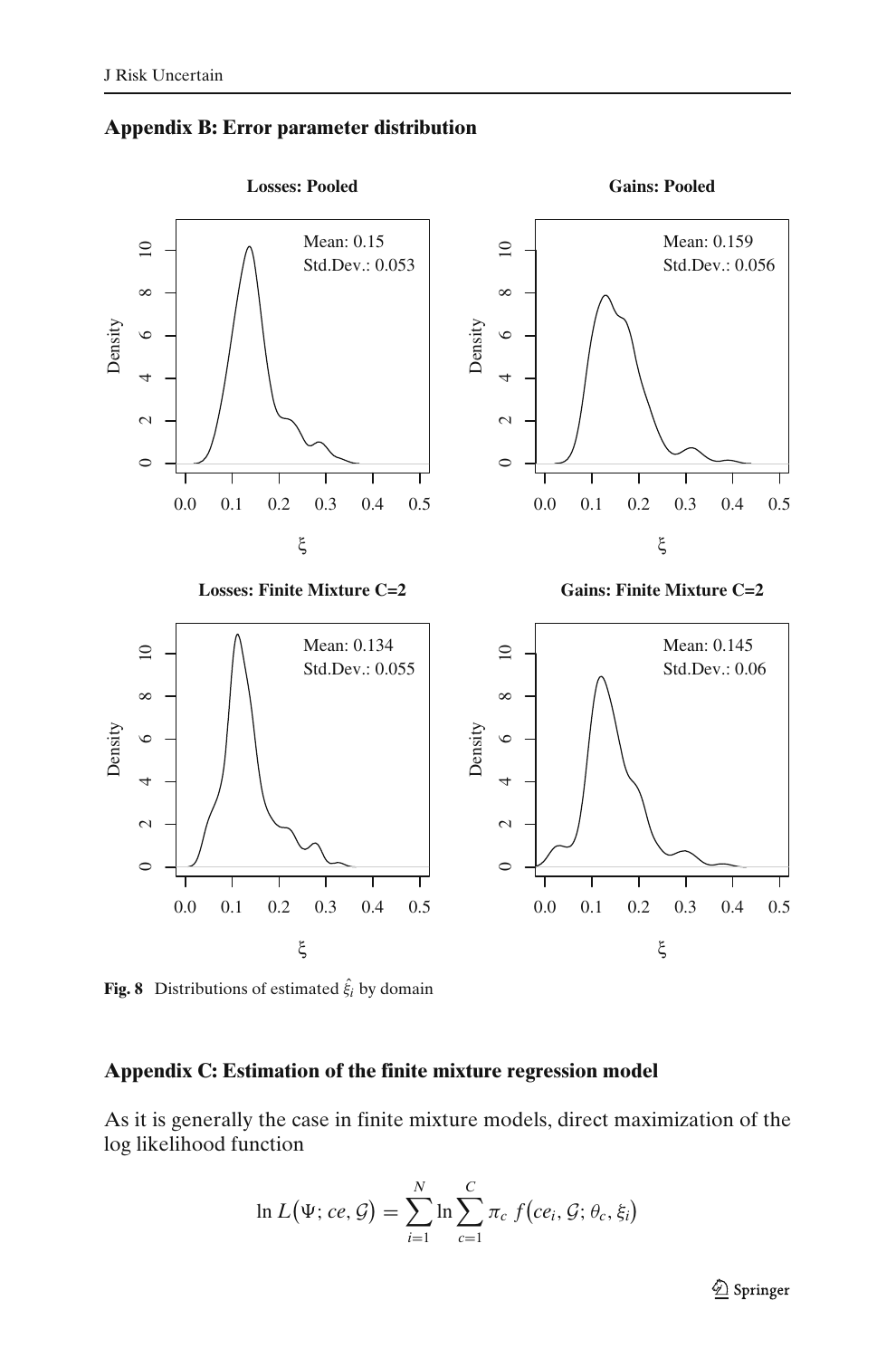may encounter several problems, even if it is in principle feasible (for a general treatise see for examp[l](#page-32-0)e McLachlan and Peel  $(2000)$  $(2000)$ ). First, the highly nonlinear form of the log likelihood causes the optimization algorithm to be rather slow or even incapable of finding the maximum. Second, the likelihood of a finite mixture model is often multimodal and, therefore, we have no guaranty that a standard optimization routine will converge towards the global maximum rather than to one of the local maxima.

However, if individual group-membership were observable and indicated by  $t_{ic} \in \{0, 1\}$  the individual contribution to the likelihood function would be given by

$$
\tilde{\ell}(\Psi_i; ce_i, \mathcal{G}, t_i) = \prod_{c=1}^C \left[ \pi_c \ f(ce_i, \mathcal{G}; \theta_c, \xi_i) \right]^{t_i}
$$

By using the above formulation and taking logarithms, the complete-data log likelihood function

$$
\ln \tilde{L}(\Psi; ce, \mathcal{G}, t) = \sum_{i=1}^{N} \sum_{c=1}^{C} t_{ic} \left[ \ln \pi_c + \ln f(ce_i, \mathcal{G}; \theta_c, \xi_i) \right]
$$

would follow directly. As relative group sizes sum up to one, their maximum likelihood estimates,  $\hat{\pi}_c = 1/N \sum_{i=1}^{N} t_{ic}$ , would be given analytically by the relative number of individuals in the respective group. Furthermore, the maximum likelihood estimates of the group-specific parameters could be obtained separately in each group by numerically maximizing the corresponding joint density function which would simplify the optimization problem considerably.

The EM algorithm proceeds iteratively in two steps, E and M, while it treats the unobservable  $t_{ic}$  as missing data. In the E-step of the  $(k + 1)$ -th iteration the expectation of the complete-data log likelihood  $\tilde{L}$ , given the actual fit of the data  $\Psi^{(k)}$ , is computed. This yields, according to Bayes' law, the posterior probabilities of individual group-membership

$$
\tau_{ic} \left(ce_i, \mathcal{G}; \Psi_i^{(k)} \right) = \frac{\pi_c^{(k)} f \left(ce_i, \mathcal{G}; \theta_c^{(k)}, \xi_i^{(k)} \right)}{\sum_{m=1}^{C} \pi_m^{(k)} f \left(ce_i, \mathcal{G}; \theta_m^{(k)}, \xi_i^{(k)} \right)}
$$

which replace the unknown indicators of individual group-membership, *tic*.

Given  $\tau_{ic}\left(ce_i,\mathcal{G};\Psi_i^{(k)}\right)$ , the complete-data log likelihood,  $\tilde{L}$ , is maximized in the following M-step which yields the updates of the model parameters,

$$
\pi_c^{(k+1)} = \frac{1}{N} \sum_{i=1}^N \tau_{ic} (ce_i, \mathcal{G}; \Psi_i^{(k)}),
$$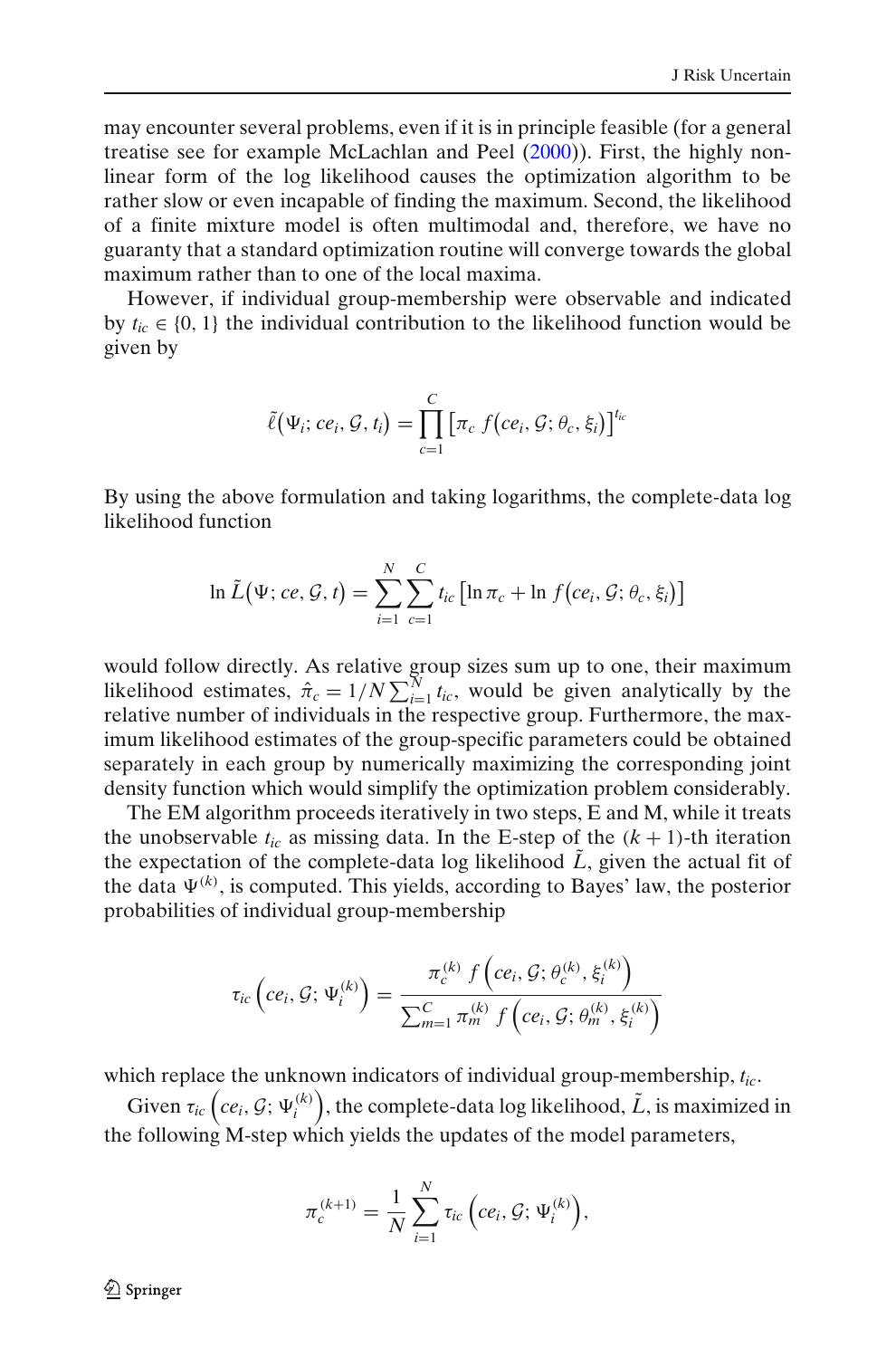<span id="page-30-0"></span>and

$$
\left(\theta_1^{(k+1)}, \ldots, \theta_C^{(k+1)}, \xi_1^{(k+1)}, \ldots, \xi_N^{(k+1)}\right) = \underset{\theta_1, \ldots, \theta_C, \xi_1, \ldots, \xi_N}{\arg \max} \sum_{i=1}^N \sum_{m=1}^C \tau_{im} \left(ce_i, \mathcal{G}; \Psi_i^{(k)}\right) \times \ln f\left(ce_i, \mathcal{G}; \theta_m^{(k)}, \xi_i^{(k)}\right).
$$

As Dempster et al[.](#page-31-0) [\(1977](#page-31-0)) show, the likelihood never decreases from one iteration to the next, i.e.  $L(\Psi^{(k+1)}; ce, \mathcal{G}) \ge L(\Psi^{(k)}; ce, \mathcal{G})$ , which makes the EM algorithm converge monotonically towards the nearest maximum of the likelihood function regardless whether this maximum is global or just local. Therefore, one may apply a stochastic extension, the Simulated Annealing Expectation Maximization (SAEM) algorithm proposed by Celeux et al[.](#page-31-0) [\(1996\)](#page-31-0), in order to overcome the EM algorithm's tendency to converge towards local maxima. In each iteration, there is a non-zero probability that the SAEM algorithm leaves the current optimization path and starts over in a different region of the likelihood function, which results in much higher chances of finding the global maximum. But this robustness against multimodality of the objective function comes at the cost of much higher computational demands.

As the EM algorithm is computationally highly demanding, even in its basic form, and tends to become tediously slow when close to convergence, our estimation routine relies on a hybrid estimation algorithm (Render and Walke[r](#page-32-0) [1984](#page-32-0)): It first uses either the EM or the SAEM algorithm and takes advantage of their robustness before it switches to the direct maximization of the log likelihood by the much faster BFGS algorithm.<sup>19</sup> The estimation routine in this form turned out to be efficient and robust as it reliably converged towards the same maximum likelihood estimates regardless of the randomly chosen start values.

#### **References**

- Abdellaoui, M. (2000). Parameter-free elicitation of utilities and probability weighting functions. *Management Science, 46*, 1497–1512.
- Abdellaoui, M., & Bleichrodt, H. (2007). Eliciting Gul's theory of disappointment aversion by the tradeoff method. *Journal of Economic Psychology, 28*, 631–645.
- Abdellaoui, M., Diecidue, E., & Onculer, A. (2009). *Eliciting the impact of delayed resolution of uncertainty on attitude toward risk*. Unpublished manuscript.
- Andersen, S., Harrison, G., Lau, M., & Rutstroem, E. (2006a). Elicitation using multiple price list formats. *Experimental Economics, 9*, 383–405.
- Andersen, S., Harrison, G., Lau, M., & Rutstroem, E. (2006b). *Risk aversion in game shows*. University of Durham, Working Paper in Economics and Finance, 06/07.
- Astebro, T., Mata, J., & Santos-Pinto, L. (2009). *Preference for skew in lotteries: Laboratory evidence and applications*. Unpublished manuscript.
- Baltussen, G., Post, T., & van den Assem, M. (2008). *Risky choice and the relative size of stakes*. Unpublished manuscript.

<sup>&</sup>lt;sup>19</sup>The procedure is written in the *R* environ[m](#page-32-0)ent (R Development Core Team  $2006$ ).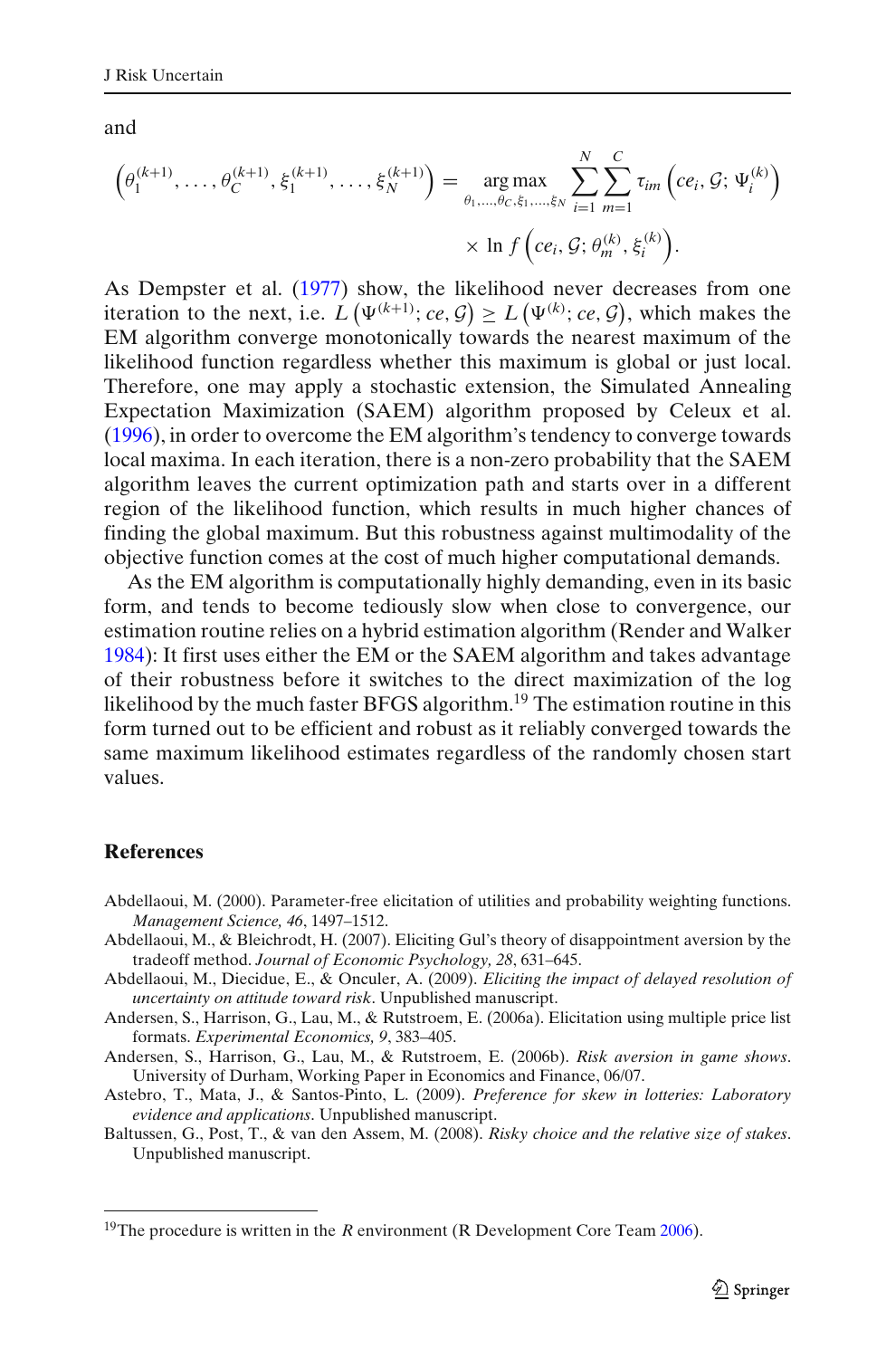- <span id="page-31-0"></span>Beattie, J., & Loomes, G. (1997). The impact of incentives upon risky choice experiments. *Journal of Risk and Uncertainty, 14*, 155–168.
- Bell, D. (1985). Disappointment in decision making under uncertainty. *Operations Research, 33*,  $1 - 27$
- Biernacki, C., Celeux, G., & Govaert, G. (1999). An improvement of the NEC criterion for assessing the number of clusters in a mixture model. *Pattern Recognition Letters, 20*, 267–272.
- Binswanger, H. P. (1981). Attitudes toward risk: Theoretical implications of an experiment in rural India. *Economic Journal, 91*, 867–890.
- Bombardini, M., & Trebbi, F. (2005). *Risk aversion and expected utility theory: A f ield experiment with large and small stakes*. Unpublished manuscript.
- Bosch-Domenech, A., & Silvestre, J. (1999). Does risk aversion or attraction depend on income? An experiment. *Economics Letters, 65*, 265–273.
- Bruhin, A., Fehr-Duda, H., & Epper, T. F. (2007). *Risk and rationality: Uncovering heterogeneity in probability distortion*. Socioeconomic Institute, University of Zurich, Working Paper, 0705.
- Camerer, C. (1991). Recent tests of generalizations of expected utility theory. In W. Edwards (Ed.), *Utility: Measurement, theory and applications*. Amsterdam: Kluwer.
- Camerer, C. (2006). *Behavioral economics*. Unpublished manuscript.
- Camerer, C., & Hogarth, R. (1999). The effects of financial incentives in experiments: A review and capital–labor–production framework. *Journal of Risk and Uncertainty, 19*(1–3), 7–42.
- Camerer, C., Issacharoff, S., Loewenstein, G., O'Donogue, T., & Rabin, M. (2003). Regulation for conservatives: Behavioral economics and the case for "asymmetric paternalism". *University of Pennsylvania Law Review, 151*, 1211–1254.
- Camerer, C. F., & Fehr, E. (2006). When does economic man dominate social behavior? *Science, 311*.
- Celeux, G. (1996). An entropy criterion for assessing the number of clusters in a mixture model. *Journal of Classif ication, 13*, 195–212.
- Celeux, G., Chauveau, D., & Diebolt, J. (1996). Stochastic versions of the EM algorithm: An experimental study in the mixture case. *Journal of Statistical Computation and Simulation, 55*(4), 287–314.
- Cohen, A., & Einav, L. (2007). Estimating risk preferences from deductible choice. *American Economic Review, 97*(3), 745–788.
- Conte, A., Hey, J. D., & Moffat, P. G. (2007). *Mixture models of choice under risk*. Department of Economics and Related Studies, University of York, Discussion Paper, 2007/06.
- Dempster, A., Laird, N., & Rubin, D. (1977). Maximum likelihood from incomplete data via the EM algorithm. *Journal of the Royal Statistical Society, Series B, 39*(1), 1–38.
- El-Gamal, M. A., & Grether, D. M. (1995). Are people Bayesian? Uncovering behavioral strategies. *Journal of the American Statistical Association, 90*(432), 1137–1145.
- Etchart-Vincent, N. (2004). Is probability weighting sensitive to the magnitude of consequences? An experimental investigation on losses. *Journal of Risk and Uncertainty, 28*(3), 217–235.
- Fehr, E., & Tyran, J.-R. (2005). Individual irrationality and aggregate outcomes. *Journal of Economic Perspectives, 19*(4), 43–66.
- Fehr, E., & Tyran, J.-R. (2008). Limited rationality and strategic interaction: The impact of the strategic environment on nominal inertia. *Econometrica, 76*(2), 353–394.
- Goldstein, W., & Einhorn, H. (1987). Expression theory and the preference reversal phenomena. *Psychological Review, 94*, 236–254.
- Gonzalez, R., & Wu, G. (1999). On the shape of the probability weighting function. *Cognitive Psychology, 38*, 129–166.
- Grisley, W., & Kellog, E. (1987). Risk-taking preferences of farmers in northern Thailand: Measurements and implications. *Agricultural Economics, 1*, 127–142.
- Gul, F. (1991). A theory of disappointment aversion. *Econometrica, 59*(3), 667–686.
- Haltiwanger, J. C., & Waldman, M. (1985). Rational expectations and the limits of rationality: An analysis of heterogeneity. *American Economic Review, 75*(3), 326–340.
- Haltiwanger, J. C., & Waldman, M. (1989). Limited rationality and strategic complements: The implications for macroeconomics. *Quarterly Journal of Economics, 104*(3), 463–483.
- Hey, J. D., & Orme, C. (1994). Investigating generalizations of expected utility theory using experimental data. *Econometrica, 62*(6), 1291–1326.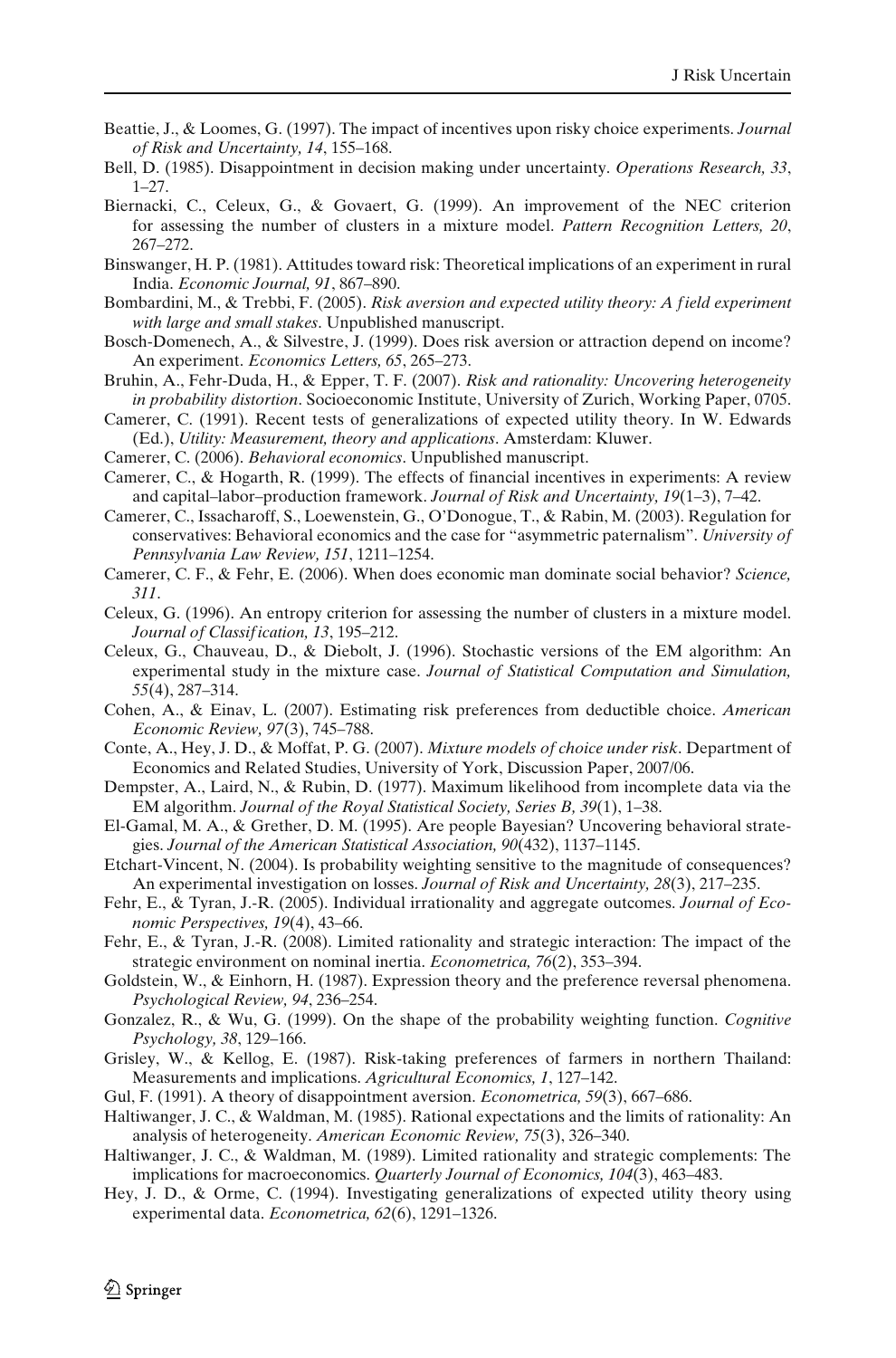- <span id="page-32-0"></span>Hogarth, R. M., & Einhorn, H. J. (1990). Venture theory: A model of decision weights. *Management Science, 36*(7), 780–803.
- Holt, C. A., & Laury, S. K. (2002). Risk aversion and incentive effects. *American Economic Review, 92*(5), 1644–1655.
- Holt, C. A., & Laury, S. K. (2005). Risk aversion and incentive effects: New data without order effects. *American Economic Review, 95*(3), 902–904.
- Houser, D., Keane, M., & McCabe, K. (2004). Behavior in a dynamic decision problem: An analysis of experimental evidence using a Bayesian type classification algorithm. *Econometrica, 72*(3), 781–822.
- Kachelmeier, S. J., & Shehata, M. (1992). Examining risk preferences under high monetary incentives: Experimental evidence from the People's Republic of China. *American Economic Review, 82*(5), 1120–1141.
- Kahneman, D., Wakker, P., & Sarin, R. (1997). Back to Bentham? Explorations of experienced utility. *Quarterly Journal of Economics, 112*(2), 375–405.
- Koebberling, V., & Wakker, P. (2005). An index of loss aversion. *Journal of Economic Theory, 122*, 119–131.
- Kuehberger, A., Schulte-Mecklenbeck, M., & Perner, J. (1999). The effects of framing, reflection, probability, and payoff on risk preference in choice tasks. *Organizational Behavior and Human Decision Processes, 78*(3), 204–231.
- Lattimore, P. K., Baker, J. R., & Witte, A. D. (1992). The influence of probability on risky choice. *Journal of Economic Behavior and Organization, 17*, 377–400.
- Loomes, G., & Sugden, R. (1986). Disappointment and dynamic consistency in choice under uncertainty. *Review of Economic Studies, 53*(173), 271–282.
- Markowitz, H. (1952). The utility of wealth. *The Journal of Political Economy, 60*(2), 151–158.
- McLachlan, G., & Peel, D. (2000). *Finite mixture models. Wiley series in probabilities and statistics*. New York: Wiley-Interscience.
- Noussair, C., & Wu, P. (2006). Risk tolerance in the present and the future: An experimental study. *Managerial and Decision Economics*, 27, 401–412.
- Post, T., van den Assem, M., Baltussen, G., & Thaler, R. (2008). Deal or no deal? Decision making under risk in a large-payoff game show. *American Economic Review, 98*(1), 38–71.
- Prelec, D. (1998). The probability weighting function. *Econometrica, 3*, 497–527.
- Quiggin, J. (1982). A theory of anticipated utility. *Journal of Economic Behavior and Organization, 3*, 323–343.
- R Development Core Team (2006). *R: A language and environment for statistical computing. R Foundation for statistical computing (Vienna, Austria)*. ISBN 3-900051-07-0. [http://www.](http://www.R-project.org) [R-project.org.](http://www.R-project.org)
- Render, R. A., & Walker, X. (1984). Mixture densities, maximum likelihood and the EM algorithm. *SIAM Review, 26*(2), 195–239.
- Rottenstreich, Y., & Hsee, C. K. (2001). Money, kisses, and electric shocks: On the affective psychology of risk. *Psychological Sciences, 12*(3), 185–190.
- Russell, T., & Thaler, R. (1985). The relevance of quasi rationality in competitive markets. *American Economic Review, 75*(5), 1071–1082.
- Saha, A. (1993). Expo-power utility: A 'flexible' form for absolute and relative risk aversion. *American Journal of Agricultural Economics, 75*, 905–913.
- Smith, V., & Walker, J. (1993). Monetary rewards and decision cost in experimental economics. *Economic Inquiry, 31*, 245–261.
- Stahl, D. O., & Wilson, P. W. (1995). On players' models of other players: Theory and experimental evidence. *Games and Economic Behavior, 10*, 218–254.
- Starmer, C. (2000). Developments in non-expected utility theory: The hunt for a descriptive theory of choice under risk. *Journal of Economic Literature, 38*(2), 332–382.
- Stott, H. P. (2006). Cumulative prospect theory's functional menagerie. *Journal of Risk and Uncertainty, 32*, 101–130.
- Tversky, A., & Kahneman, D. (1992). Advances in prospect theory: Cumulative representation of uncertainty. *Journal of Risk and Uncertainty, 5*, 297–323.
- van Winden, F., Krawczyk, M., & Hopfensitz, A. (2008). *Investment, resolution of risk, and the role of af fect*. Tinbergen Institute Discussion Paper, TI 2008-047/1.